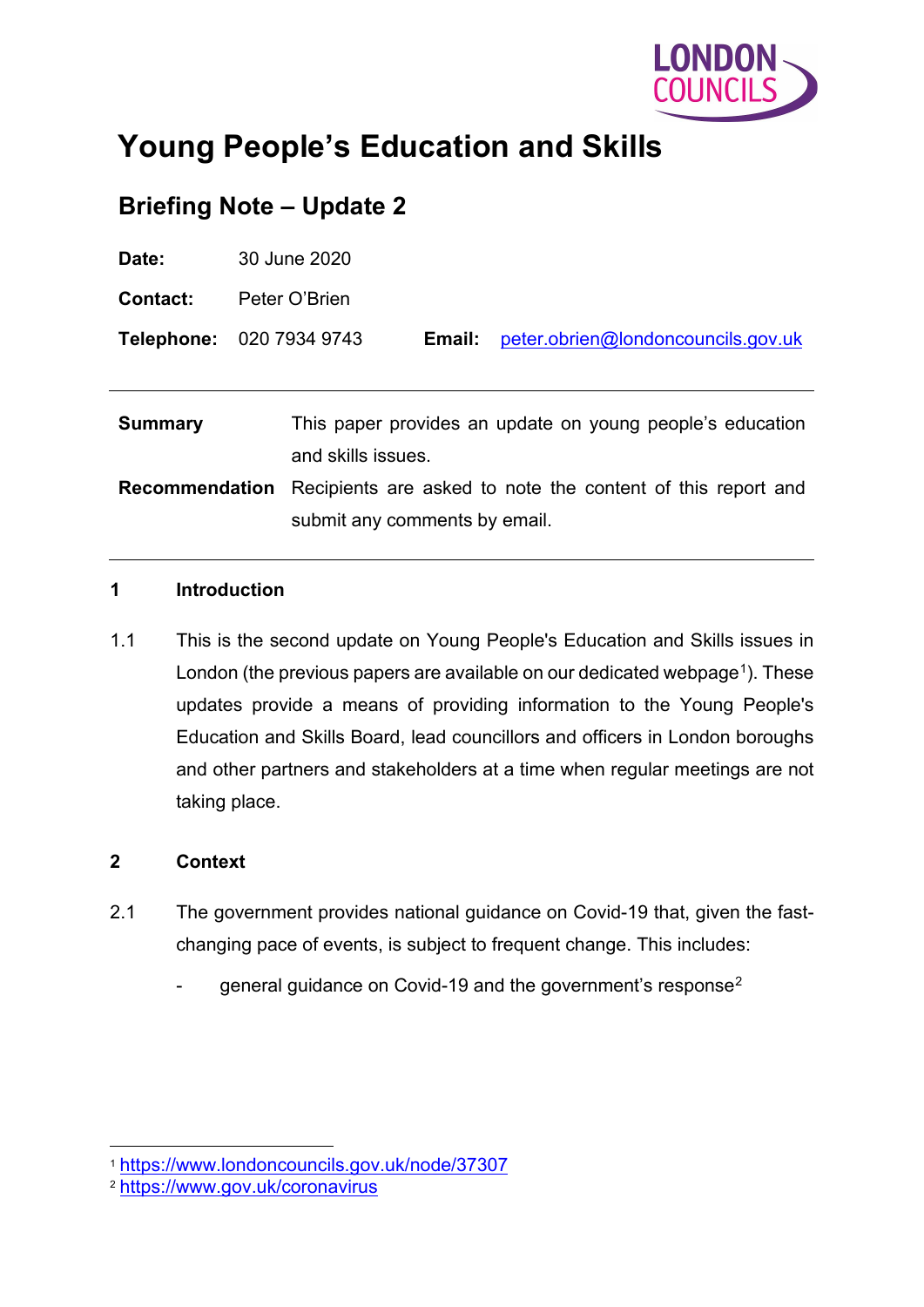- specific guidance on education<sup>[3](#page-1-0)</sup> (the government uses the term "education settings" to describe any institution in which learning takes place - for consistency, we use the same term in this paper).
- 2.2 This paper does not seek to summarise or further explain the government's general guidance on Covid-19 or the specific guidance from the Department for Education (DfE) but considers some of the main effects on different aspects of the education and skills sector in London.
- 2.3 The Office for National Statistics (ONS) supports government at all levels with relevant data and intelligence<sup>4</sup>.
- 2.4 The House of Commons Library<sup>5</sup>, though primarily aimed at Members of Parliament, produces briefing papers that bring together research, data and opinions about various aspects of the country's response to Covid-19, government policies and our future emergence from the lockdown.
- 2.5 Two new bodies have been established to ensure that London moves smoothly out of the lockdown arrangements:
	- London Transition Board<sup>[6](#page-1-3)</sup>
	- London Recovery Board<sup>[7](#page-1-4)</sup> (you can sign up to receive updates from the London Recovery Board [https://www.london.gov.uk/sign-receive](https://www.london.gov.uk/sign-receive-updates-london-recovery-board)[updates-london-recovery-board\)](https://www.london.gov.uk/sign-receive-updates-london-recovery-board)
- 2.6 Data specific to London is published monthly by GLA Economics $8$  and Intelligent London<sup>[9](#page-1-6)</sup> is also updated frequently with the latest available data.
- 2.7 This paper is in three parts: Part One covers current issues, Part Two provides a short general policy update and Part Three includes a brief performance update.

<span id="page-1-0"></span><sup>3</sup> [https://www.gov.uk/government/collections/coronavirus-Covid-19-guidance-for](https://www.gov.uk/government/collections/coronavirus-covid-19-guidance-for-schools-and-other-educational-settings)[schools-and-other-educational-settings](https://www.gov.uk/government/collections/coronavirus-covid-19-guidance-for-schools-and-other-educational-settings)

<span id="page-1-1"></span><sup>4</sup> <https://www.gov.uk/search/research-and-statistics>

<span id="page-1-2"></span><sup>5</sup> <https://www.parliament.uk/commons-library>

<span id="page-1-3"></span><sup>6</sup> [https://www.gov.uk/government/news/london-s-Covid-19-transition-board-meets-for](https://www.gov.uk/government/news/london-s-covid-19-transition-board-meets-for-the-first-time)[the-first-time](https://www.gov.uk/government/news/london-s-covid-19-transition-board-meets-for-the-first-time)

<span id="page-1-4"></span><sup>7</sup> <https://www.onlondon.co.uk/london-recovery-board-meets-for-first-time/>

<span id="page-1-5"></span><sup>8</sup> <https://data.london.gov.uk/gla-economics/>

<span id="page-1-6"></span><sup>9</sup> <http://www.intelligentlondon.org.uk/>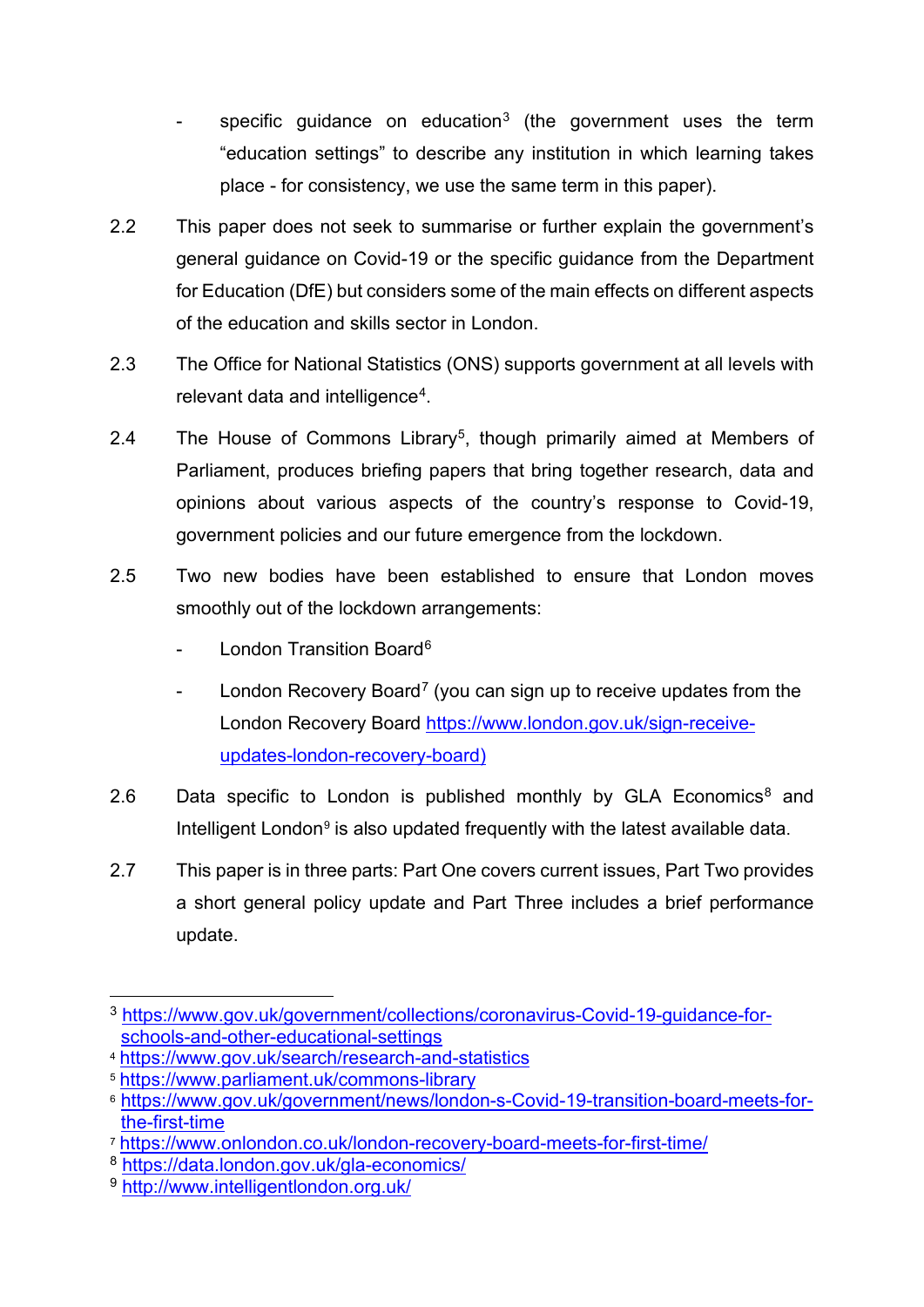#### **Part One: Current Issues**

#### **3 Government Announcements**

- 3.1 As previously announced, education settings for some children and young people opened during June (following advice by The Independent Scientific Advisory Group for Emergencies (SAGE)<sup>[10](#page-2-0)</sup>- the government has also started to publish the other advice upon which its decisions are based<sup>[11](#page-2-1)</sup>). The effects of this decision are covered in paragraph [5.](#page-4-0)
- 3.2 Amid concerns about the continued effects of the lockdown on learning (for example, University College London<sup>[12](#page-2-2)</sup> found that, on average, young people were studying at home for two and a half hours a day and approximately two million young people have done little or no school work since the lockdown), a £1bn Covid catch-up plan was announced on 19 June<sup>13</sup>. Although having previously suggested that the plan would cover children and young people in all education settings, the announcement only included primary and secondary schools. This change was highlighted – and criticised – by the Association of Colleges (AoC) and others, who pointed out that the government's plan therefore excludes approximately 700,000 young people<sup>14</sup>. The catch-up plan has two elements:
	- £650m will be paid directly to schools in the 2020-21 academic year
	- £350m will fund a National Tutoring Programme<sup>[15](#page-2-5)</sup>.

<span id="page-2-0"></span><sup>10</sup> [https://www.independentsage.org/wp-content/uploads/2020/06/Independent-Sage-](https://www.independentsage.org/wp-content/uploads/2020/06/Independent-Sage-Brief-Report-on-Schools.pdf)[Brief-Report-on-Schools.pdf](https://www.independentsage.org/wp-content/uploads/2020/06/Independent-Sage-Brief-Report-on-Schools.pdf)

<span id="page-2-1"></span><sup>11</sup> [https://www.gov.uk/government/publications/impact-of-school-closures-18-march-](https://www.gov.uk/government/publications/impact-of-school-closures-18-march-2020?utm_source=d3556184-afdb-4e34-9482-dd6bb2dbb3bd&utm_medium=email&utm_campaign=govuk-notifications&utm_content=daily)[2020?utm\\_source=d3556184-afdb-4e34-9482](https://www.gov.uk/government/publications/impact-of-school-closures-18-march-2020?utm_source=d3556184-afdb-4e34-9482-dd6bb2dbb3bd&utm_medium=email&utm_campaign=govuk-notifications&utm_content=daily) [dd6bb2dbb3bd&utm\\_medium=email&utm\\_campaign=govuk](https://www.gov.uk/government/publications/impact-of-school-closures-18-march-2020?utm_source=d3556184-afdb-4e34-9482-dd6bb2dbb3bd&utm_medium=email&utm_campaign=govuk-notifications&utm_content=daily)[notifications&utm\\_content=daily](https://www.gov.uk/government/publications/impact-of-school-closures-18-march-2020?utm_source=d3556184-afdb-4e34-9482-dd6bb2dbb3bd&utm_medium=email&utm_campaign=govuk-notifications&utm_content=daily)

<span id="page-2-2"></span><sup>12</sup> [https://www.ucl.ac.uk/news/2020/jun/children-doing-25-hours-schoolwork-day](https://www.ucl.ac.uk/news/2020/jun/children-doing-25-hours-schoolwork-day-average)[average](https://www.ucl.ac.uk/news/2020/jun/children-doing-25-hours-schoolwork-day-average)

<span id="page-2-3"></span><sup>13</sup> [https://www.gov.uk/government/news/billion-pound-covid-catch-up-plan-to-tackle](https://www.gov.uk/government/news/billion-pound-covid-catch-up-plan-to-tackle-impact-of-lost-teaching-time?utm_source=f5cb6d8f-1bae-4cb0-a91f-28a6ab03ca58&utm_medium=email&utm_campaign=govuk-notifications&utm_content=immediate)[impact-of-lost-teaching-time?utm\\_source=f5cb6d8f-1bae-4cb0-a91f-](https://www.gov.uk/government/news/billion-pound-covid-catch-up-plan-to-tackle-impact-of-lost-teaching-time?utm_source=f5cb6d8f-1bae-4cb0-a91f-28a6ab03ca58&utm_medium=email&utm_campaign=govuk-notifications&utm_content=immediate)[28a6ab03ca58&utm\\_medium=email&utm\\_campaign=govuk](https://www.gov.uk/government/news/billion-pound-covid-catch-up-plan-to-tackle-impact-of-lost-teaching-time?utm_source=f5cb6d8f-1bae-4cb0-a91f-28a6ab03ca58&utm_medium=email&utm_campaign=govuk-notifications&utm_content=immediate)[notifications&utm\\_content=immediate](https://www.gov.uk/government/news/billion-pound-covid-catch-up-plan-to-tackle-impact-of-lost-teaching-time?utm_source=f5cb6d8f-1bae-4cb0-a91f-28a6ab03ca58&utm_medium=email&utm_campaign=govuk-notifications&utm_content=immediate)

<span id="page-2-4"></span><sup>14</sup> <https://www.aoc.co.uk/news/catch-funding-ignores-two-thirds-16-18-year-olds>

<span id="page-2-5"></span><sup>15</sup> [https://educationendowmentfoundation.org.uk/news/300m-national-tutoring](https://educationendowmentfoundation.org.uk/news/300m-national-tutoring-programme-launched/)[programme-launched/](https://educationendowmentfoundation.org.uk/news/300m-national-tutoring-programme-launched/)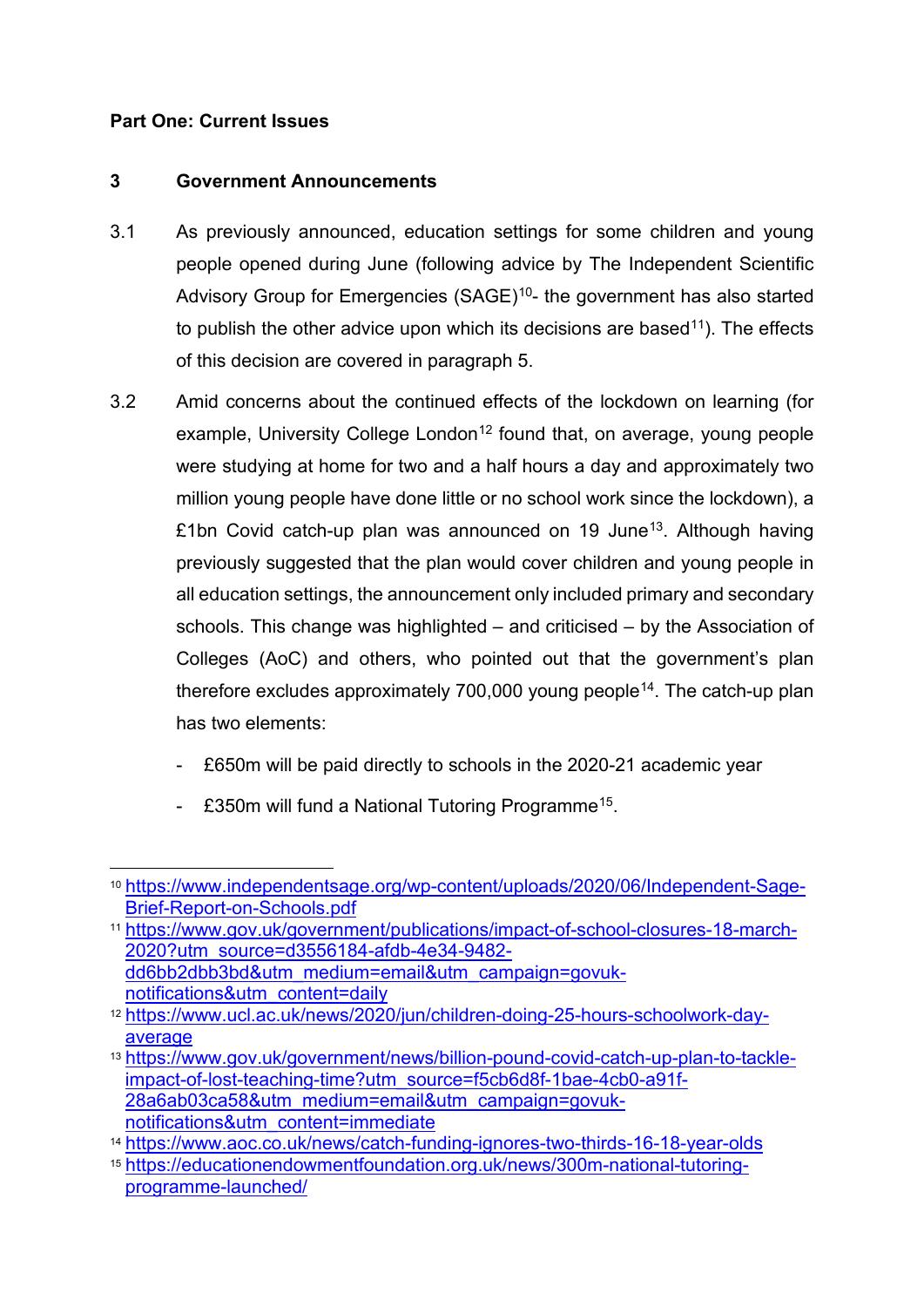- 3.3 The government also announced an expansion of the (refocused) Edtech Demonstrator School Programme<sup>[16](#page-3-0)</sup> to help share good practice on using technology to support remote teaching.
- 3.4 The Mayor of London<sup>[17](#page-3-1)</sup> and several organisations have expresses concern about the effects of the suspension of free travel for young people under 18 years old in London.
- 3.5 The government announced a ten-year rebuilding programme for schools<sup>[18](#page-3-2)</sup> the first such programme to be launched since 2014, schools will benefit from substantial additional investment. The rebuilding programme will start in 2020- 21 with the first 50 projects, supported by over £1 billion in funding. Further details of the new, multi-wave ten-year construction programme will be set out at the next Spending Review. Investment will be targeted at school buildings in the worst condition across England – including substantial investment in the North and the Midlands – as part of the policy to level up opportunity for all.
- 3.6 The government is also making £200 million of its £1.5 billion college capital funding pot available from this September – a year earlier than planned. The cash for repairs and upgrades to college buildings and estates was promised by chancellor Rishi Sunak in his March budget but the five-year project was supposed to start in 2021.

## **4 Education Select Committee**

4.1 The House of Commons Education Select Committee is holding an inquiry<sup>[19](#page-3-3)</sup> to look at how the outbreak of COVID-19 is affecting all aspects of the education sector and children's social care system and will scrutinise how the DfE is dealing with the situation. It will examine both short term impacts, such

<span id="page-3-2"></span><sup>18</sup> [https://www.gov.uk/government/news/pm-announces-transformative-school](https://www.gov.uk/government/news/pm-announces-transformative-school-rebuilding-programme?utm_source=d50fb3e9-dae4-484f-856c-5f2090d115cf&utm_medium=email&utm_campaign=govuk-notifications&utm_content=daily)[rebuilding-programme?utm\\_source=d50fb3e9-dae4-484f-856c-](https://www.gov.uk/government/news/pm-announces-transformative-school-rebuilding-programme?utm_source=d50fb3e9-dae4-484f-856c-5f2090d115cf&utm_medium=email&utm_campaign=govuk-notifications&utm_content=daily)[5f2090d115cf&utm\\_medium=email&utm\\_campaign=govuk-](https://www.gov.uk/government/news/pm-announces-transformative-school-rebuilding-programme?utm_source=d50fb3e9-dae4-484f-856c-5f2090d115cf&utm_medium=email&utm_campaign=govuk-notifications&utm_content=daily)

[notifications&utm\\_content=daily](https://www.gov.uk/government/news/pm-announces-transformative-school-rebuilding-programme?utm_source=d50fb3e9-dae4-484f-856c-5f2090d115cf&utm_medium=email&utm_campaign=govuk-notifications&utm_content=daily)

<span id="page-3-0"></span><sup>16</sup> [https://www.gov.uk/government/publications/edtech-demonstrator-schools-and](https://www.gov.uk/government/publications/edtech-demonstrator-schools-and-colleges-successful-applicants)[colleges-successful-applicants](https://www.gov.uk/government/publications/edtech-demonstrator-schools-and-colleges-successful-applicants)

<span id="page-3-1"></span><sup>17</sup> [https://www.london.gov.uk/press-releases/mayoral/mayor-calls-for-under-18s-free](https://www.london.gov.uk/press-releases/mayoral/mayor-calls-for-under-18s-free-travel-to-remain)[travel-to-remain](https://www.london.gov.uk/press-releases/mayoral/mayor-calls-for-under-18s-free-travel-to-remain)

<span id="page-3-3"></span><sup>19</sup> [https://committees.parliament.uk/work/202/the-impact-of-covid19-on-education](https://committees.parliament.uk/work/202/the-impact-of-covid19-on-education-and-childrens-services/)[and-childrens-services/](https://committees.parliament.uk/work/202/the-impact-of-covid19-on-education-and-childrens-services/)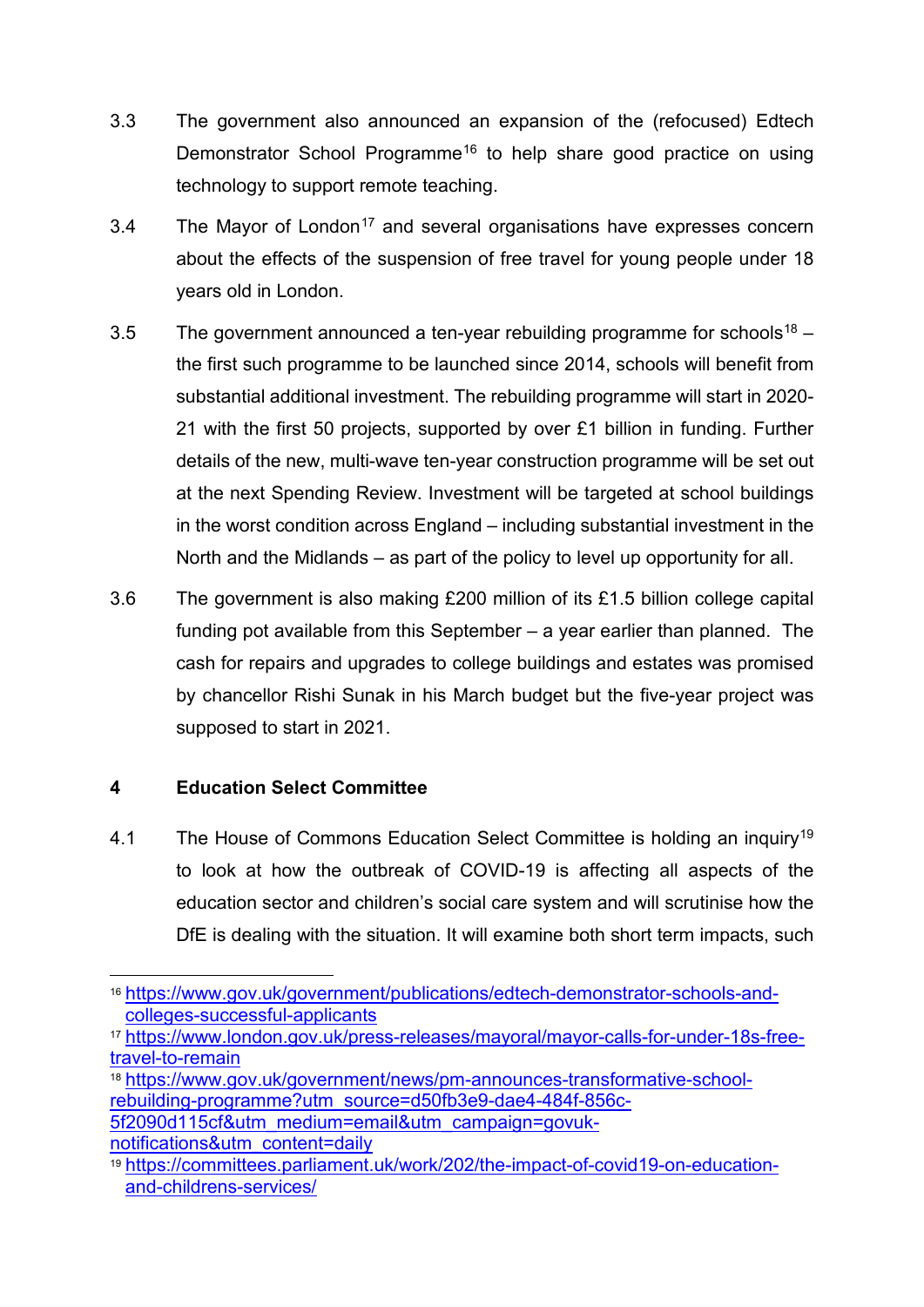as the effects of school closures and exam cancellations, as well as longerterm implications particularly for the most vulnerable children. Evidence can be submitted until 21 July 2020.

4.2 The Committee is also holding inquiries on Left Behind White Pupils from Disadvantaged Backgrounds<sup>[20](#page-4-1)</sup> and Adult Skills and Lifelong Learning<sup>21</sup>.

## <span id="page-4-0"></span>**5 Participation and the risk of young people being not in education, employment or training (NEET)**

- 5.1 Statistics from the DfE are now in Part Three of this paper.
- 5.2 June saw the return to education settings for some children and young people:
	- From 1 June, in addition to those children that had continued in their education setting during the lockdown, children in Reception Year and Years 1 and 6 returned.
	- From 15 June, Years 10 and 12 and equivalent FE students aged between 16 and 19 returned on a part-time basis.
- 5.3 These returns were not without controversy with arguments ranging from concerns about safety of students, their families and teaching/support staff to the limited nature of the return meaning that many children continued to suffer the negative effects of a lack of education and implications for mental health during the lockdown. The business group London First<sup>[22](#page-4-3)</sup> has included an early opening of educational settings as part of its package of measures to achieve immediate and long-term return to growth. The National Foundation for Educational Research (NFER)'s research found that many school leaders believed that they were unable to open their school safely $^{23}$  $^{23}$  $^{23}$ .
- 5.4 Having previously signalled that these returns to education would herald a further phased approach for all pupils and students to return to education

<span id="page-4-1"></span><sup>20</sup> [https://committees.parliament.uk/work/237/left-behind-white-pupils-from](https://committees.parliament.uk/work/237/left-behind-white-pupils-from-disadvantaged-backgrounds/)[disadvantaged-backgrounds/](https://committees.parliament.uk/work/237/left-behind-white-pupils-from-disadvantaged-backgrounds/)

<span id="page-4-2"></span><sup>21</sup> <https://committees.parliament.uk/work/234/adult-skills-and-lifelong-learning/>

<span id="page-4-3"></span><sup>22</sup> [https://www.londonfirst.co.uk/sites/default/files/documents/2020-](https://www.londonfirst.co.uk/sites/default/files/documents/2020-06/GettingBackToGrowth.pdf) [06/GettingBackToGrowth.pdf](https://www.londonfirst.co.uk/sites/default/files/documents/2020-06/GettingBackToGrowth.pdf)

<span id="page-4-4"></span><sup>&</sup>lt;sup>23</sup> https://www.nfer.ac.uk/media/4060/schools\_responses\_to\_covid\_19\_early\_report\_f [inal.pdf?platform=hootsuite](https://www.nfer.ac.uk/media/4060/schools_responses_to_covid_19_early_report_final.pdf?platform=hootsuite)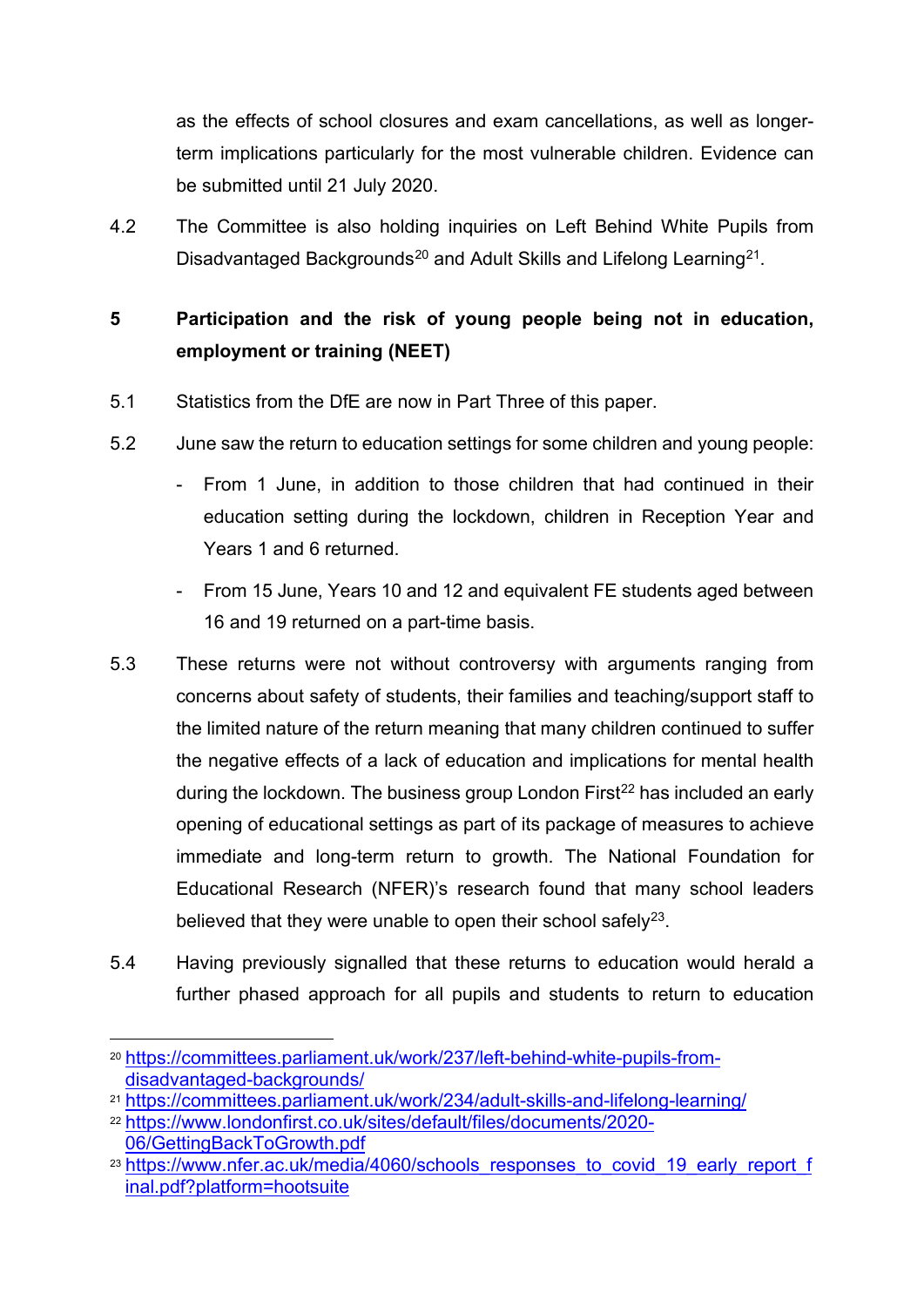before the end of the Academic Year, the government subsequently announced that the main effort should now be to ensure that educational settings could reopen safely from September. Possible 'summer schools' have been mooted as an option for those students who need support in catching up with the education that they have lost during the lockdown, though this idea has received a very mixed response throughout the sector. There is also some uncertainty about the nature of a September return to educational settings.

5.5 *Learning during the lockdown: real-time data on children's experiences during home learning[24](#page-5-0)* by the Institute for Fiscal Studies (IFS) presents initial evidence on how children are spending their time during the lockdown, with a focus on home learning activities and the home learning resources available in different families. Through an online survey of parents of children aged four to fifteen between 29 April and 12 May 2020, the IFS found that primary and secondary students were each spending about five hours a day on average on home learning (though the later survey undertaken by UCL cited in paragraph 3 suggested that this may be as low as two and a half hours) and noted that higher-income parents were much more likely than the less well-off to report that their child's school provided online classes and access to online video conferencing with teachers. The report says that children from better-off families spent 30 per cent more time on home learning than are those from poorer families and that better-off students have access to more resources for home learning. It further reveals that many parents of both primary and secondary school students are struggling with supporting home learning and suggests that school closures are almost certain to increase educational inequalities. It concludes that, whatever strategy the government pursues for reopening schools, it must deal with how to address the gaps in education that the crisis is widening.

<span id="page-5-0"></span><sup>24</sup> [https://www.ifs.org.uk/uploads/BN288-Learning-during-the-lockdown-](https://www.ifs.org.uk/uploads/BN288-Learning-during-the-lockdown-1.pdf?platform=hootsuite)[1.pdf?platform=hootsuite](https://www.ifs.org.uk/uploads/BN288-Learning-during-the-lockdown-1.pdf?platform=hootsuite)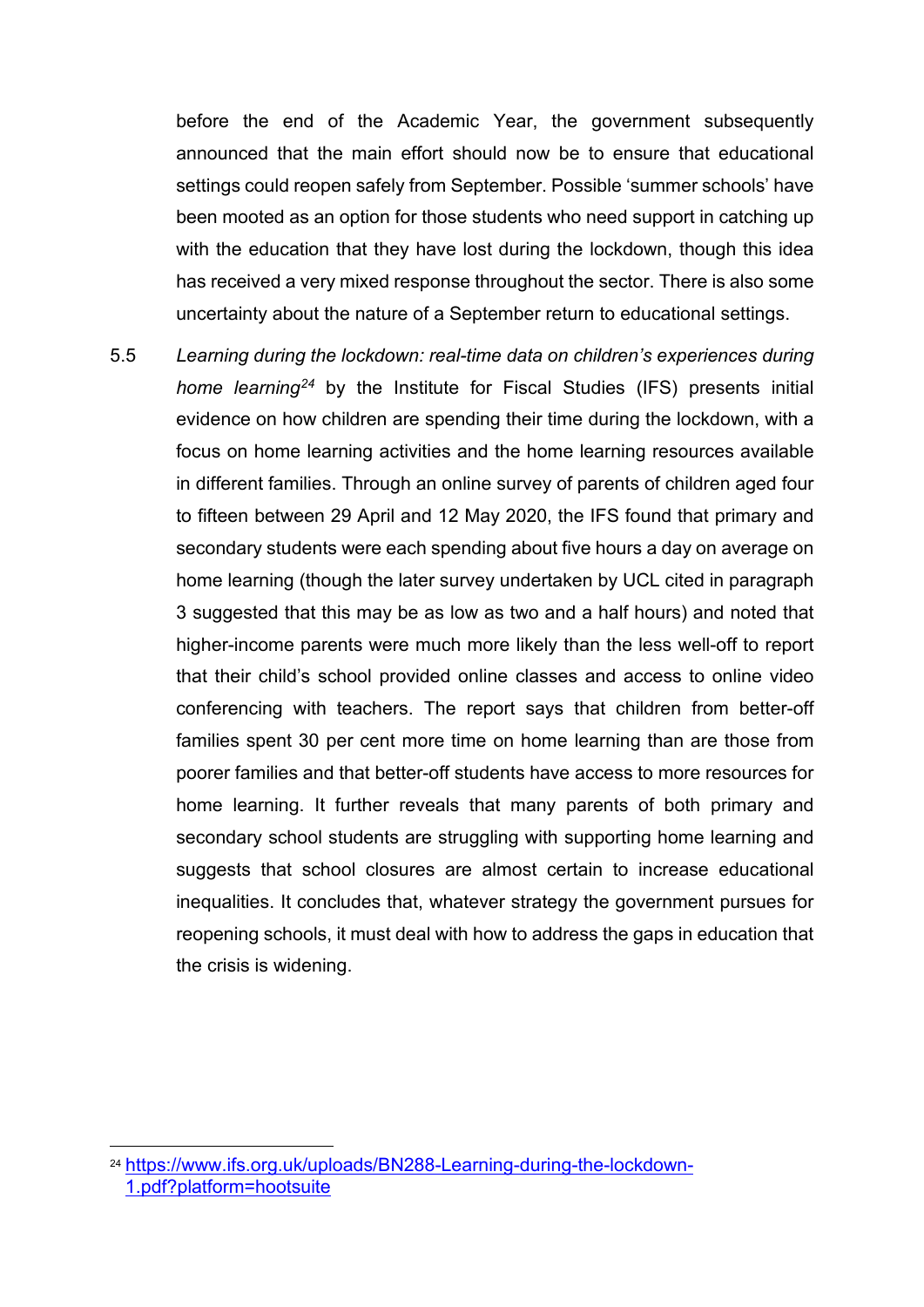- 5.6 The report's findings about different levels of engagement based on deprivation are supported by research undertaken by the NFER (*Pupil engagement in remote learning*[25](#page-6-0)).
- 5.7 The NFER found that the vast majority of teachers (90 per cent) say their pupils are doing less or much less work than they would normally at this time of the year, head teachers believe around a third of pupils are not engaging with set work and limited or no access to technology was a problem for around a quarter (23 per cent) of pupils.
- 5.8 The Child Poverty Action Group, using interim findings from its on-going research<sup>26</sup>, expressed concern about the resources needed to support remote learning.
- 5.9 Adoption UK<sup>[27](#page-6-2)</sup> highlights that a third of adopted young people who started a college course within one year of leaving school, were unable to complete it and a similar proportion were not in education, employment or training (NEET) at some point between the ages of 16 and 24 – three times the national average.
- 5.10 Thousands of excluded pupils who are at risk of criminal and sexual exploitation have no school, college or training place to go to in September because of the disruption caused by the Covid-19 crisis according to a survey of Alternative Provision carried out by the Centre for Social Justice and the charity The Difference<sup>[28](#page-6-3)</sup>

#### **6 Attainment/Achievement**

6.1 The Education Endowment Foundation (EEF)'s rapid evidence assessment (*Best evidence on impact of school closures on the attainment gap*) examines the potential impact of school closures on the attainment gap, based on a

<span id="page-6-0"></span><sup>25</sup> [https://www.nfer.ac.uk/schools-responses-to-Covid-19-pupil-engagement-in](https://www.nfer.ac.uk/schools-responses-to-covid-19-pupil-engagement-in-remote-learning/)[remote-learning/](https://www.nfer.ac.uk/schools-responses-to-covid-19-pupil-engagement-in-remote-learning/)

<span id="page-6-1"></span><sup>26</sup> [https://www.togetherscotland.org.uk/media/1527/cpag-interim-survey](https://www.togetherscotland.org.uk/media/1527/cpag-interim-survey-findings.pdf?platform=hootsuite)[findings.pdf?platform=hootsuite](https://www.togetherscotland.org.uk/media/1527/cpag-interim-survey-findings.pdf?platform=hootsuite)

<span id="page-6-2"></span><sup>27</sup> [https://www.adoptionuk.org/Handlers/Download.ashx?IDMF=c855be0f-f29c-4b3e](https://www.adoptionuk.org/Handlers/Download.ashx?IDMF=c855be0f-f29c-4b3e-b6c9-0fe195e9490f)[b6c9-0fe195e9490f](https://www.adoptionuk.org/Handlers/Download.ashx?IDMF=c855be0f-f29c-4b3e-b6c9-0fe195e9490f)

<span id="page-6-3"></span><sup>&</sup>lt;sup>28</sup>[https://www.centreforsocialjustice.org.uk/core/wp-content/uploads/2020/06/CSJ-](https://www.centreforsocialjustice.org.uk/core/wp-content/uploads/2020/06/CSJ-Post-16_Support_in_Alternative-Provision_v5.pdf)Post-16 Support in Alternative-Provision v5.pdf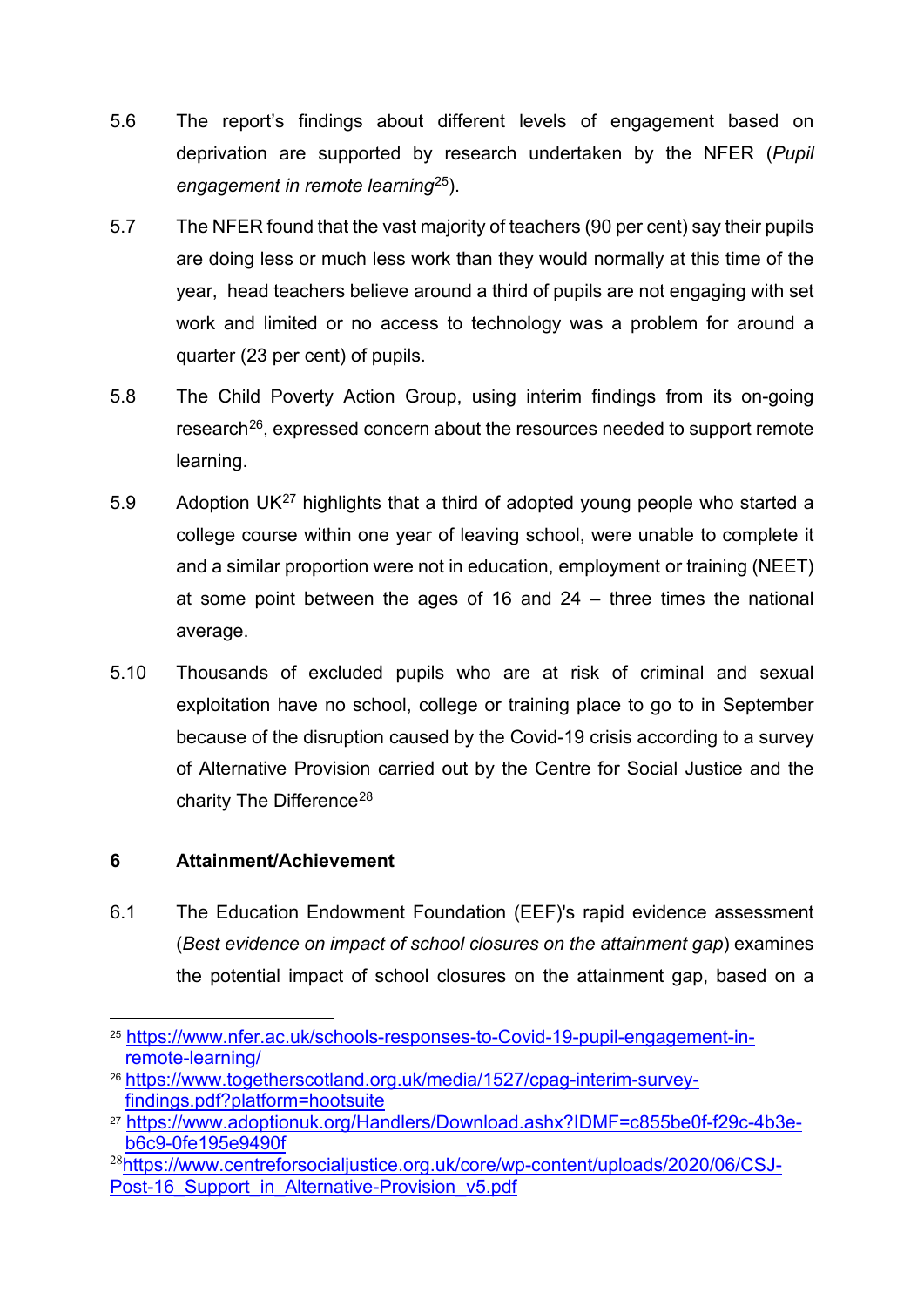systematic search of existing literature. Its key findings and implications include:

- School closures are likely to reverse progress made to close the gap in the last decade since 2011.
- Supporting effective remote learning will mitigate the extent to which the gap widens.
- Sustained support will be needed to help disadvantaged pupils catch up.
- 6.2 The Office of Qualifications and Examinations Regulation (Ofqual) has announced how vocational qualifications, including Functional Skills, will predominantly be assessed using calculated grades this summer<sup>[29](#page-7-0)</sup>. The Ofqual exceptional regulatory framework is based on the proposal which they recently sought public consultation on and provides awarding bodies and assessing centres with confirmation and information they require to provide grades.

#### **7 Apprenticeships**

- 7.1 The latest updates to the government's guidance on Apprenticeships $30$ covered:
	- New information on which apprentices should be prioritised in the offer of face-to-face training in line with the Prime Minister's announcement that further education providers can broaden the number of 16-19 learners attending on-site delivery from 15 June. The guidance covers apprentices returning to work and states that remote training should remain the predominant mode of learning for most apprentices. There is also greater clarity on apprentices returning to undertake End-Point Assessment (EPA) within assessment centres. For apprentices returning to train in an education setting:

<span id="page-7-0"></span><sup>29</sup> [https://www.gov.uk/government/news/ofqual-decisions-on-awarding-vocational](https://www.gov.uk/government/news/ofqual-decisions-on-awarding-vocational-and-technical-qualifications-this-summer)[and-technical-qualifications-this-summer](https://www.gov.uk/government/news/ofqual-decisions-on-awarding-vocational-and-technical-qualifications-this-summer)

<span id="page-7-1"></span><sup>30</sup> [https://www.gov.uk/government/publications/coronavirus-Covid-19-apprenticeship](https://www.gov.uk/government/publications/coronavirus-covid-19-apprenticeship-programme-response/coronavirus-covid-19-guidance-for-apprentices-employers-training-providers-end-point-assessment-organisations-and-external-quality-assurance-pro)[programme-response/coronavirus-Covid-19-guidance-for-apprentices-employers](https://www.gov.uk/government/publications/coronavirus-covid-19-apprenticeship-programme-response/coronavirus-covid-19-guidance-for-apprentices-employers-training-providers-end-point-assessment-organisations-and-external-quality-assurance-pro)[training-providers-end-point-assessment-organisations-and-external-quality](https://www.gov.uk/government/publications/coronavirus-covid-19-apprenticeship-programme-response/coronavirus-covid-19-guidance-for-apprentices-employers-training-providers-end-point-assessment-organisations-and-external-quality-assurance-pro)[assurance-pro](https://www.gov.uk/government/publications/coronavirus-covid-19-apprenticeship-programme-response/coronavirus-covid-19-guidance-for-apprentices-employers-training-providers-end-point-assessment-organisations-and-external-quality-assurance-pro)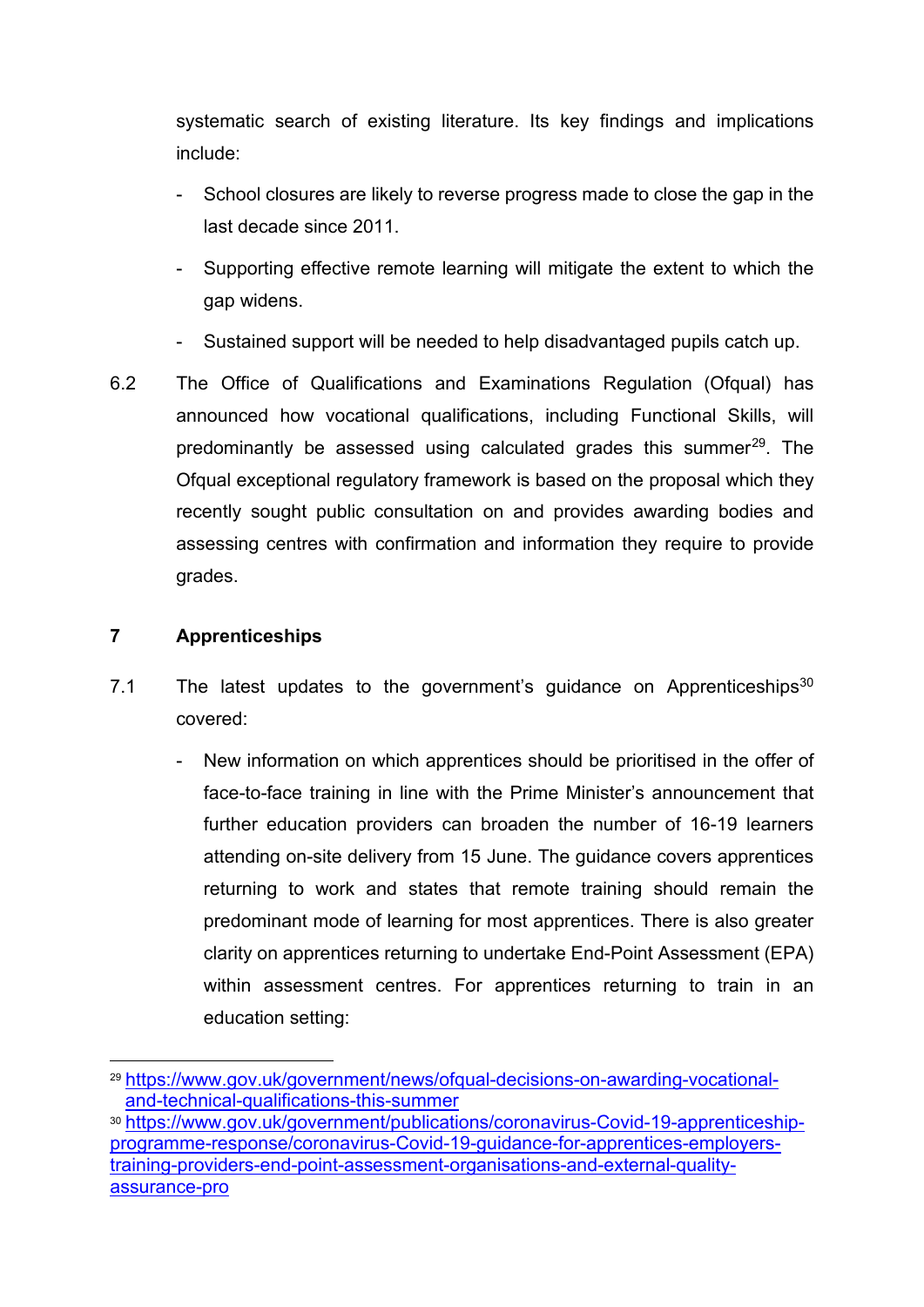- the number of FE learners attending at any one time is limited to a quarter of those on the first year of a two-year 16-19 study programme
- apprenticeship training taking place in educational settings should also be prioritised for 16-19 apprentices. We support offering face-to-face contact to any 16-19 apprentice
- providers can choose to allow apprentices who are over 19 to attend
- There is also new EPA flexibility for Functional Skills Qualifications (FSQs), with the Institute for Apprenticeships and Technical Education (IfATE) putting in place a new temporary policy that enables apprentices to take their EPA ahead of receiving their calculated FSQ results later in the summer. This flexibility will enable apprentices otherwise stuck at gateway pending their FSQ to pass through and take their EPA. The flexibility is effective immediately and applies to:
	- All apprentices due to take an FSQ test and receive a result in the period between 20 March and 31 July (Apprentices will only achieve their apprenticeship once they have passed EPA and received their FSQ pass; training providers will therefore be expected to provide prompt confirmation of the apprentice's FSQ calculated results to EPA Organisations once these have been awarded).
- An end to funding for Apprenticeships at level 8.
- 7.2 The Local Government Association (LGA) hosts an Apprenticeship Support Programme<sup>[31](#page-8-0)</sup> that provides officers at London's councils with access to support, advice, good practice guidance and webinars.
- 7.3 *Degree apprenticeships: levelling up?[32](#page-8-1)* by The Sutton Trust looks at the progress of the Degree Apprenticeship scheme in becoming a driver for social mobility and examines emerging data on Degree and Degree Level Apprenticeships to analyse what is being offered, by what institutions and who is taking them up. Using data from the DfE's Further Education Data Library, the Higher Education Statistics Authority and surveys of employers, teachers and young people the report examines Degree Level Apprenticeship numbers

<span id="page-8-0"></span><sup>31</sup> <https://www.local.gov.uk/apprenticeship-support-programme>

<span id="page-8-1"></span><sup>32</sup> [https://www.suttontrust.com/wp-content/uploads/2020/05/Degree-Apprenticeships-](https://www.suttontrust.com/wp-content/uploads/2020/05/Degree-Apprenticeships-Levelling-Up.pdf?platform=hootsuite)[Levelling-Up.pdf?platform=hootsuite](https://www.suttontrust.com/wp-content/uploads/2020/05/Degree-Apprenticeships-Levelling-Up.pdf?platform=hootsuite)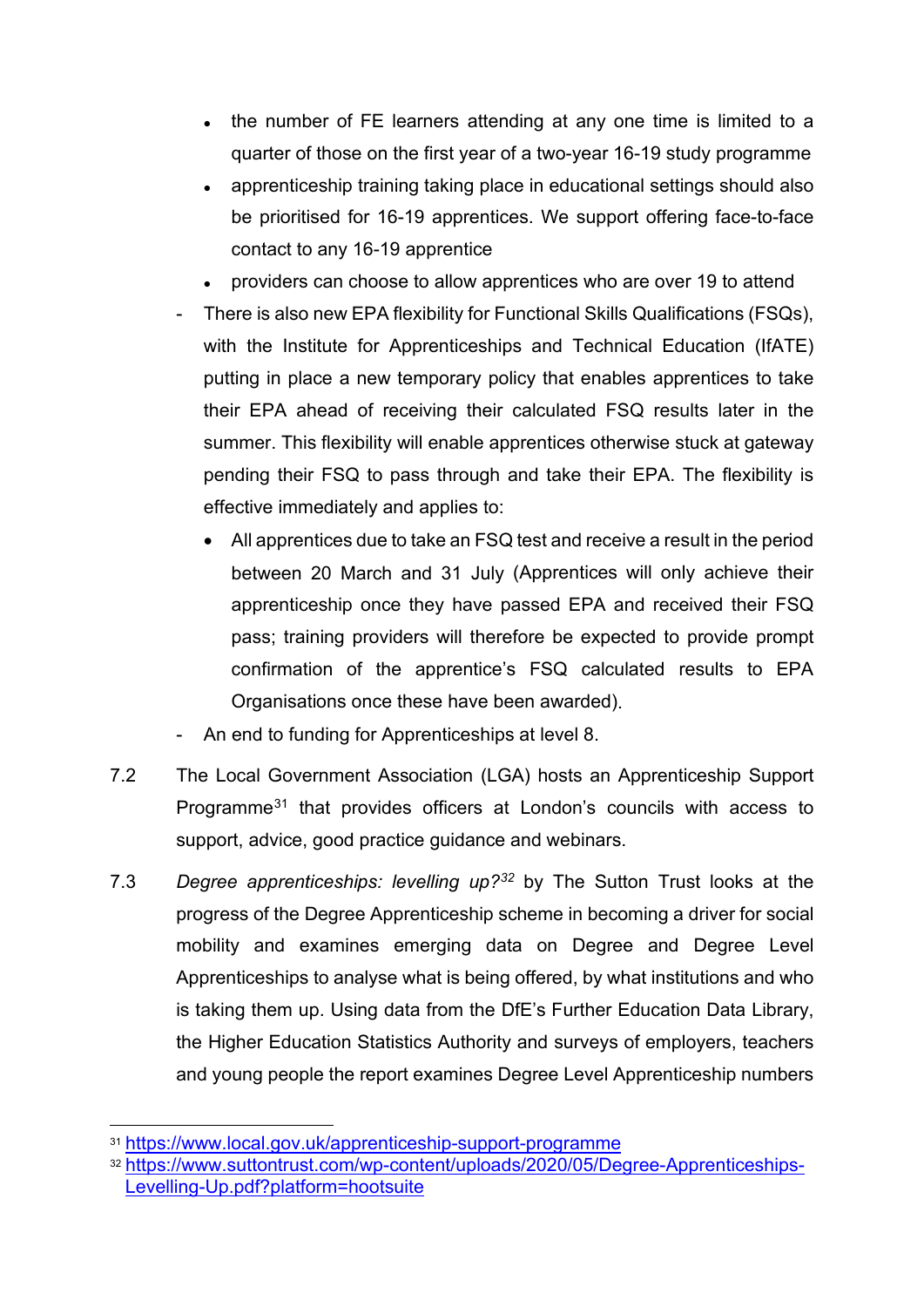and characteristics in terms of age, standards, existing employees and new starters, degree apprenticeship providers, geographical spread, and employers. The report highlights that just 13 per cent of degree apprenticeships come from neighbourhoods in the bottom fifth of deprivation, whereas, over twice as many (27 per cent) come from the most advantaged backgrounds. This pattern is the opposite of those undertaking the lowest level apprenticeships. The report makes recommendations in relation to the apprenticeship levy, access, and information, advice and guidance.

#### **8 T Levels**

8.1 There was mixed news on the plans to introduce T levels. The Education Secretary announced that 88 more further education providers had been selected to deliver T levels from September 2022<sup>33</sup>, taking the total to over 180 across England, while the Press reported that four providers that had been due to start delivery from September 2020 have now withdrawn their plans to do  $SO<sup>34</sup>$ .

#### **9 Funding**

- 9.1 Leading figures in London government, businesses and academia have written an open letter, published in the Evening Standard, supporting FE and Higher Education in Londo[n35](#page-9-2).
- 9.2 *Rebuild: a skills led recovery plan[36](#page-9-3)* published by the AoC is calling on government for another "bold and necessary course of action to reduce the post post-furlough shock, minimise the risk of economic scarring, and prepare the country for the rebuild" through a package of actions costing £3.6 billion and delivering incentives to businesses and a flexible offer for students. The

<span id="page-9-0"></span><sup>33</sup> [https://www.gov.uk/government/news/education-secretary-accelerates-t-level-roll](https://www.gov.uk/government/news/education-secretary-accelerates-t-level-roll-out)[out](https://www.gov.uk/government/news/education-secretary-accelerates-t-level-roll-out)

<span id="page-9-1"></span><sup>34</sup> [https://feweek.co.uk/2020/06/11/t-level-wobble-as-another-four-providers-cancel](https://feweek.co.uk/2020/06/11/t-level-wobble-as-another-four-providers-cancel-september-launch-plans/)[september-launch-plans/](https://feweek.co.uk/2020/06/11/t-level-wobble-as-another-four-providers-cancel-september-launch-plans/)

<span id="page-9-2"></span><sup>35</sup> [https://www.standard.co.uk/comment/letters/the-reader-support-further-education](https://www.standard.co.uk/comment/letters/the-reader-support-further-education-to-help-london-recover-a4472931.html)[to-help-london-recover-a4472931.html](https://www.standard.co.uk/comment/letters/the-reader-support-further-education-to-help-london-recover-a4472931.html)

<span id="page-9-3"></span><sup>36</sup> [https://www.aoc.co.uk/sites/default/files/REBUILD%20-](https://www.aoc.co.uk/sites/default/files/REBUILD%20-%20A%20skills%20led%20recovery%20plan%20%28full%20doc%29%20FINAL_0.pdf) [%20A%20skills%20led%20recovery%20plan%20%28full%20doc%29%20FINAL\\_0](https://www.aoc.co.uk/sites/default/files/REBUILD%20-%20A%20skills%20led%20recovery%20plan%20%28full%20doc%29%20FINAL_0.pdf) [.pdf](https://www.aoc.co.uk/sites/default/files/REBUILD%20-%20A%20skills%20led%20recovery%20plan%20%28full%20doc%29%20FINAL_0.pdf)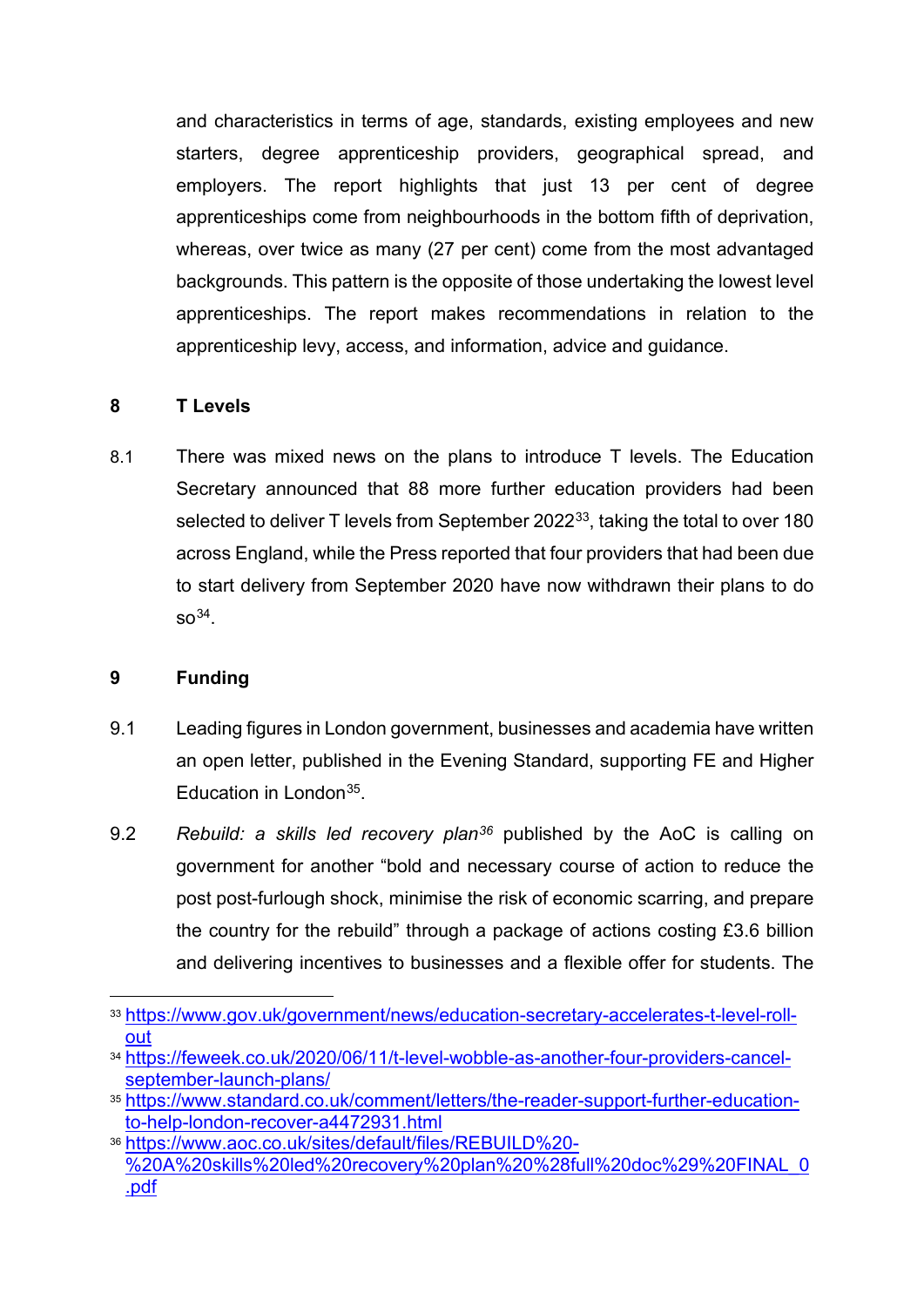AoC is confident that colleges are ready to deliver in every community across the country "to ensure that nobody is left behind, and that we build back better through one of the best prepared future-ready work forces". The AoC's proposals include:

- Guaranteeing a high quality, education or training place for every 16 to 18 year old, funded to meet their needs and the learning lost
- Offering a suite of work focussed training programmes, including expanded traineeships and apprenticeships designed to get young people into jobs as soon as they become available. This should include a comprehensive bursary system and incentives for employers
- Providing support for adults who lose their jobs to train or retrain flexibly up to higher level technical / professional level, aimed at getting them back into the workforce as quickly as possible, with additional training to manage their transition once back in work.
- 9.3 The Association of Employment and Learning providers (AELP) has called on the government to provide an £8.6 billion skills package to boost the postpandemic economy[37.](#page-10-0)
- 9.4 The National Children's Bureau<sup>[38](#page-10-1)</sup> has highlighted the effects of cutbacks in spending on children's services that have occurred since 2010.

#### **10 Progressions - the Labour Market**

- 10.1 In our previous two Briefings, we cited a considerable body of research from which we summarised a consensus view of the current issues for young people's education and skills in the UK and London. For ease of reference, we are repeating that view here:
	- It is likely that the country will have to adapt to cope with Covid-19 for some time and may need to adopt permanently some of the ways of working to which we are now becoming accustomed.

<span id="page-10-0"></span><sup>37</sup> [https://www.aelp.org.uk/news/news/press-releases/86bn-skills-package-needed-to](https://www.aelp.org.uk/news/news/press-releases/86bn-skills-package-needed-to-boost-the-post-pandemic-economy/)[boost-the-post-pandemic-economy/](https://www.aelp.org.uk/news/news/press-releases/86bn-skills-package-needed-to-boost-the-post-pandemic-economy/)

<span id="page-10-1"></span><sup>38</sup> [https://www.childrenssociety.org.uk/sites/default/files/pressures-on-childrens-and](https://www.childrenssociety.org.uk/sites/default/files/pressures-on-childrens-and-young-peoples-services-a-deep-dive.pdf)[young-peoples-services-a-deep-dive.pdf](https://www.childrenssociety.org.uk/sites/default/files/pressures-on-childrens-and-young-peoples-services-a-deep-dive.pdf)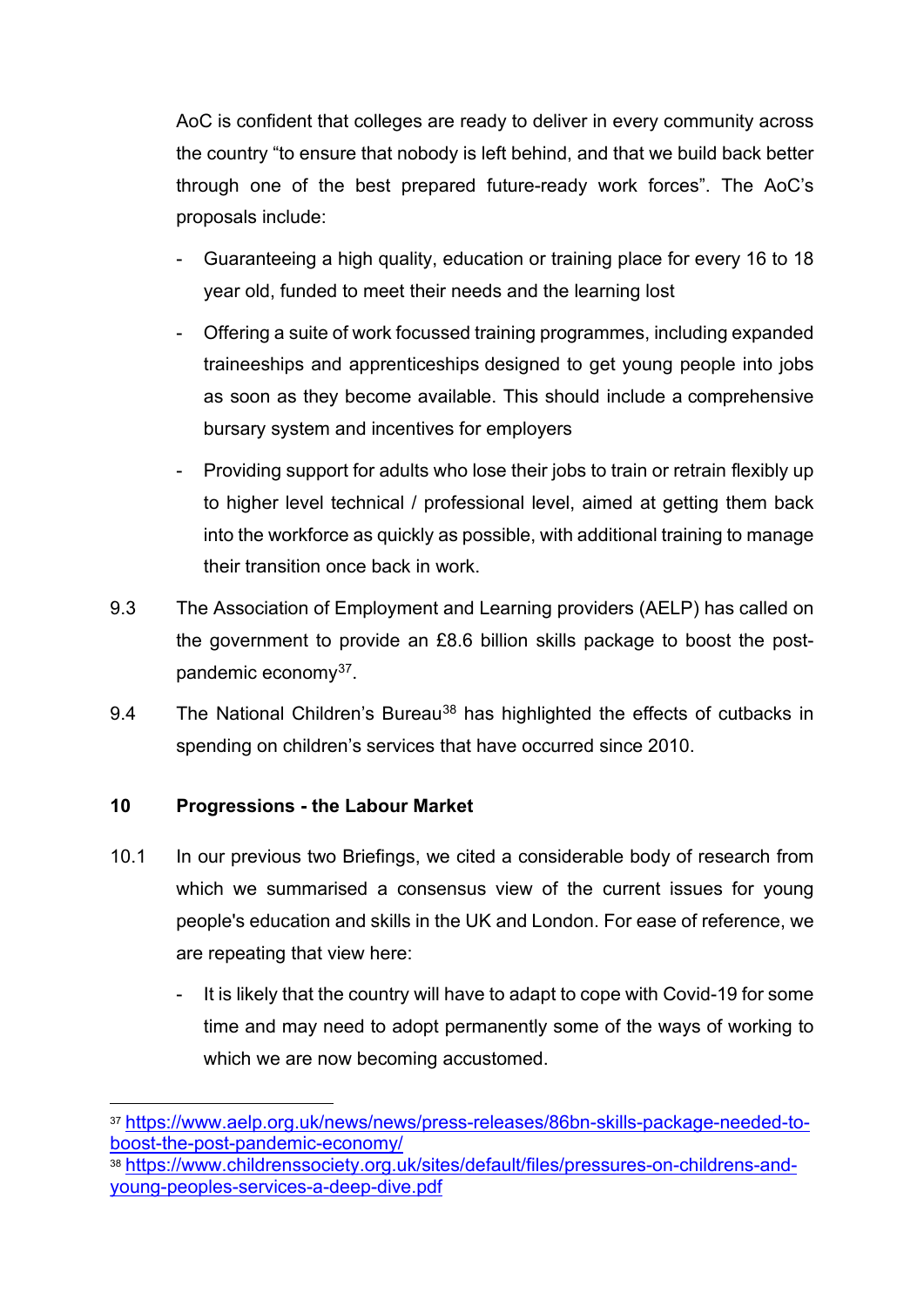- Despite the support available to businesses and other employers, some enterprises may not survive, some activities may cease and some – possibly very many – redundancies may occur; and it may take a considerable amount of time before the economy and labour market stabilise.
- In the interim, the effects of recovery will not be felt equally by all industrial sectors, localities or sections of society. Particular concern is being expressed about families living on the breadline and young people entering the labour market, especially those with low attainment.
- 10.2 In the future we do not intend to give coverage to research that reinforces this consensus. Instead, we will include reports that highlight those who are particularly at risk during the lockdown and as the country emerges from it. For example:
	- *Class of 2020: education leavers in the current crisis*[39,](#page-11-0) the Resolution Foundation demonstrates that past recessions have affected the employment prospects of those leaving full-time education more severely than other sections of society, particularly those who have left with lower level qualifications. It suggests that the current economic crisis could prove even more difficult for education leavers than previous recessions and advocates policies to help young people to stay in education and/or deal with the labour market, including job guarantees and priority access to apprenticeships
	- *Impact of Covid-19 research: UK findings (how the Covid-19 outbreak is affecting families raising disabled or seriously ill children in the UK)*[40](#page-11-1) by the Family Fund shows the wide-ranging impacts of Covid-19, and consequent concerns and needs on families raising disabled or seriously ill children in the UK. The report highlights that the biggest concerns for families are around educating and entertaining their children at home and their children's health and wellbeing.

<span id="page-11-0"></span><sup>39</sup> <https://www.resolutionfoundation.org/app/uploads/2020/05/Class-of-2020.pdf>

<span id="page-11-1"></span><sup>40</sup> [https://www.familyfund.org.uk/Handlers/Download.ashx?IDMF=0dcffffe-f803-41de-](https://www.familyfund.org.uk/Handlers/Download.ashx?IDMF=0dcffffe-f803-41de-9a4a-ccc8fef282d4)[9a4a-ccc8fef282d4](https://www.familyfund.org.uk/Handlers/Download.ashx?IDMF=0dcffffe-f803-41de-9a4a-ccc8fef282d4)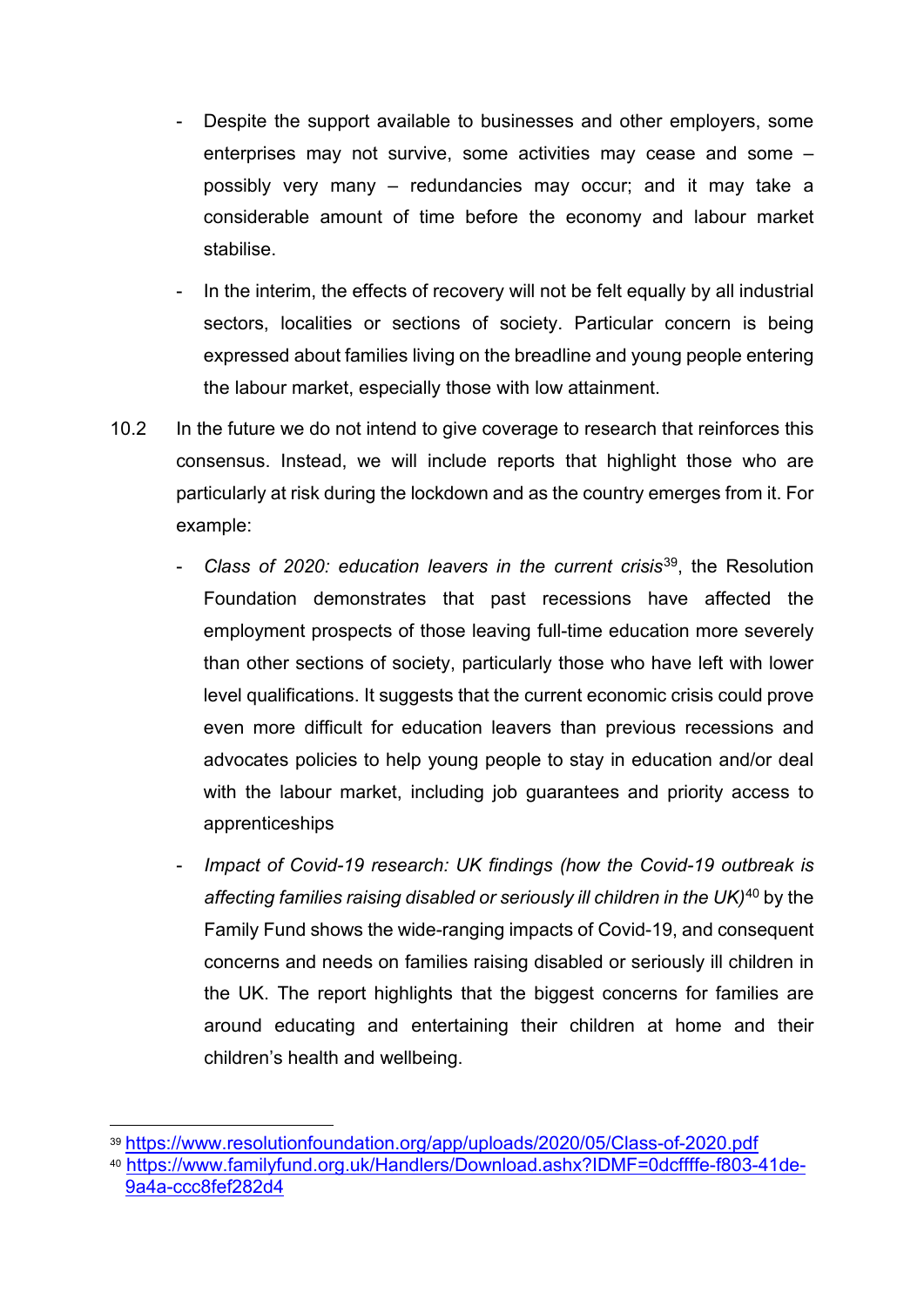- 10.3 UK (and some London-level) data are available from the Office for National Statistics; while *The London Intelligence[41](#page-12-0)* produced by the Centre for London, though scoping the broad effect of Covid-19 on London since January 2020, provides some useful information about impacts on the labour market (including employment levels and new job postings), business confidence and specific sectors. The latest set of statistics on the UK and London economy and labour market suggest that the predicted effects of Covid-19 are proving to be accurate.
- 10.4 The Centre for London's *City Skills: Strengthening London's Further Education Offer*[42](#page-12-1) has been well received. It reflects on the achievements of the FE sector in contributing to London's economic and social life, while highlighting three main challenges:
	- − Firstly, the FE sector has been under funded and under resourced, leading to falling participation – and this is in stark contrast to higher education where both funding and learner numbers have increased. In London, after considering population increases, since 2004/5 the proportion of workingage Londoners engaging with the Further Education system has decreased from 13.6 per cent to 7.5 per cent, while numbers of HE learners have been rising.
	- − Additionally, for learners, further progression between lower and higherlevel learning is relatively rare, with the balance tipped towards the provision of lower level qualifications and a lack of intermediate qualifications to facilitate this development. Indeed, three quarters of London's funded FE learners take courses at level 2 and below, compared to only one per cent at level 4 and above.
	- − Finally, despite the sector's best efforts, it has struggled to meet changing demand for skills, with a persistent mismatch between learner skills and employer needs in the capital, with the number of cases where employers have been unable to fill a vacancy due to a skills shortage more than

<span id="page-12-0"></span><sup>41</sup> [https://www.centreforlondon.org/wp-content/uploads/2020/05/The-London-](https://www.centreforlondon.org/wp-content/uploads/2020/05/The-London-Intelligence_May-2020.pdf)[Intelligence\\_May-2020.pdf](https://www.centreforlondon.org/wp-content/uploads/2020/05/The-London-Intelligence_May-2020.pdf)

<span id="page-12-1"></span><sup>42</sup> [https://www.centreforlondon.org/wp-content/uploads/2020/06/Centre-for-](https://www.centreforlondon.org/wp-content/uploads/2020/06/Centre-for-London_City-Skils-Report.pdf)[London\\_City-Skils-Report.pdf](https://www.centreforlondon.org/wp-content/uploads/2020/06/Centre-for-London_City-Skils-Report.pdf)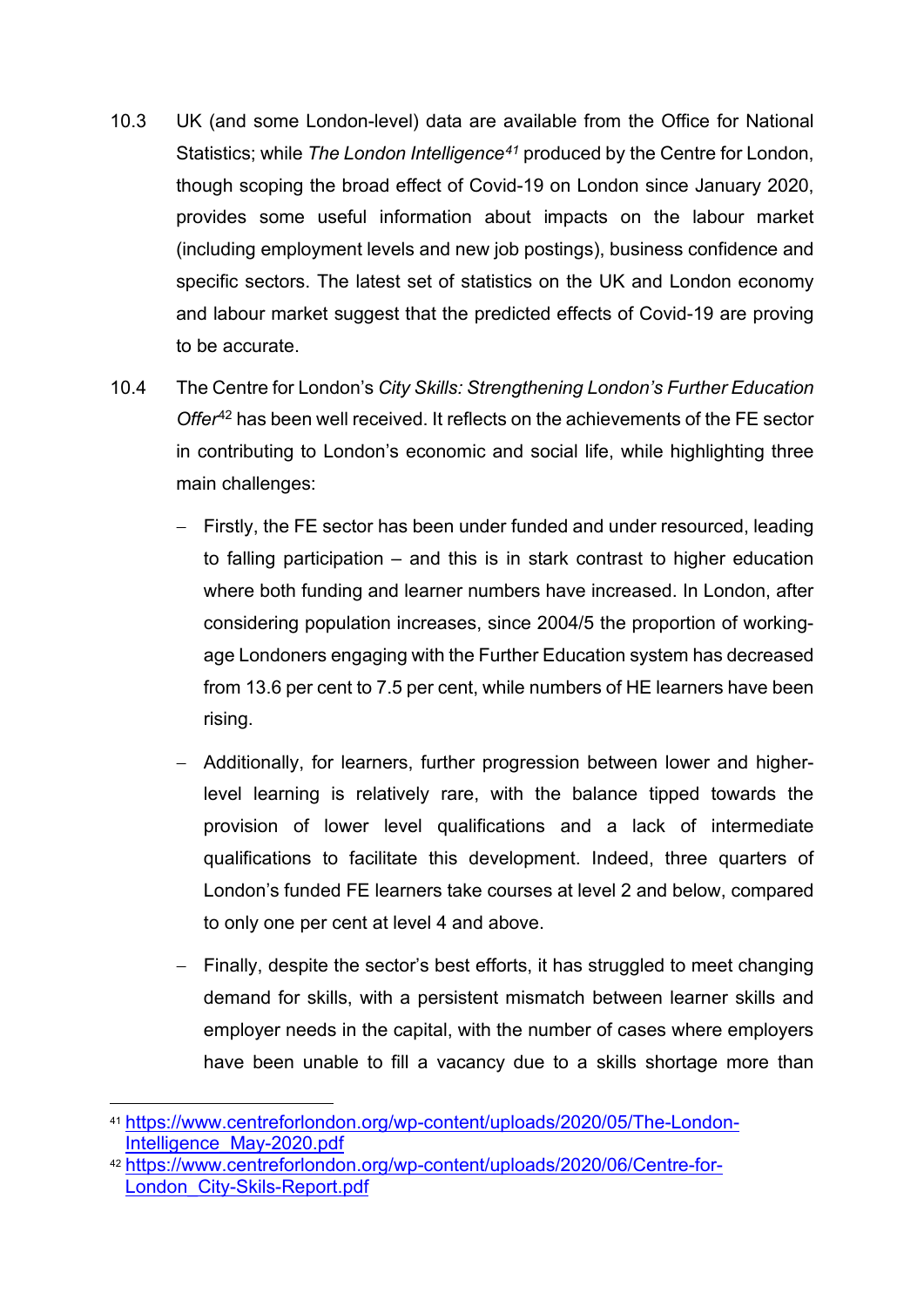doubling since 2011 (rising from 14,000 to 37,000). As this suggests, despite great potential, the further education system faces some serious challenges in meeting the needs of Londoners.

- 10.5 Taking these factors into account, the report calls for:
	- − Resourcing London's further education sector with a government-backed support package, including boosting teaching grants for subjects relevant to skills shortages, free tuition for first courses and lifelong learning loan allowances for higher level courses.
	- − The Mayor of London, with support from DfE, should map pathways for learner progression, evaluate effectiveness of courses and apprenticeships, and research barriers for those not in education employment or training.
	- − The Mayor should lead a strategic approach to London's FE offer, to encourage innovation and expansion of delivery in areas of skills shortages.
- 10.6 *Help wanted: getting Britain back to work[43](#page-13-0)* from the Institute for Employment Studies (IES) sets out priorities, evidence and proposals for how the government might design and deliver its employment and skills response to the downturn caused during the lockdown so that people can get back to work as soon as possible. The report outlines the main impacts that the crisis is having on the labour market and some of challenges and uncertainties ahead. Its proposed solution includes:
	- targeted tapering of emergency support, ensuring that the withdrawal of the coronavirus Job Retention Scheme between August and October minimises the risks of a second spike of unemployment
	- rapid back to work support for those newly unemployed, mobilising Jobcentre Plus work coaches, the recruitment industry and local and

<span id="page-13-0"></span><sup>43</sup> [https://www.employment-](https://www.employment-studies.co.uk/system/files/resources/files/Help_Wanted_Getting_Britain_Back_to_Work.pdf?platform=hootsuite)

[studies.co.uk/system/files/resources/files/Help\\_Wanted\\_Getting\\_Britain\\_Back\\_to\\_W](https://www.employment-studies.co.uk/system/files/resources/files/Help_Wanted_Getting_Britain_Back_to_Work.pdf?platform=hootsuite) [ork.pdf?platform=hootsuite](https://www.employment-studies.co.uk/system/files/resources/files/Help_Wanted_Getting_Britain_Back_to_Work.pdf?platform=hootsuite)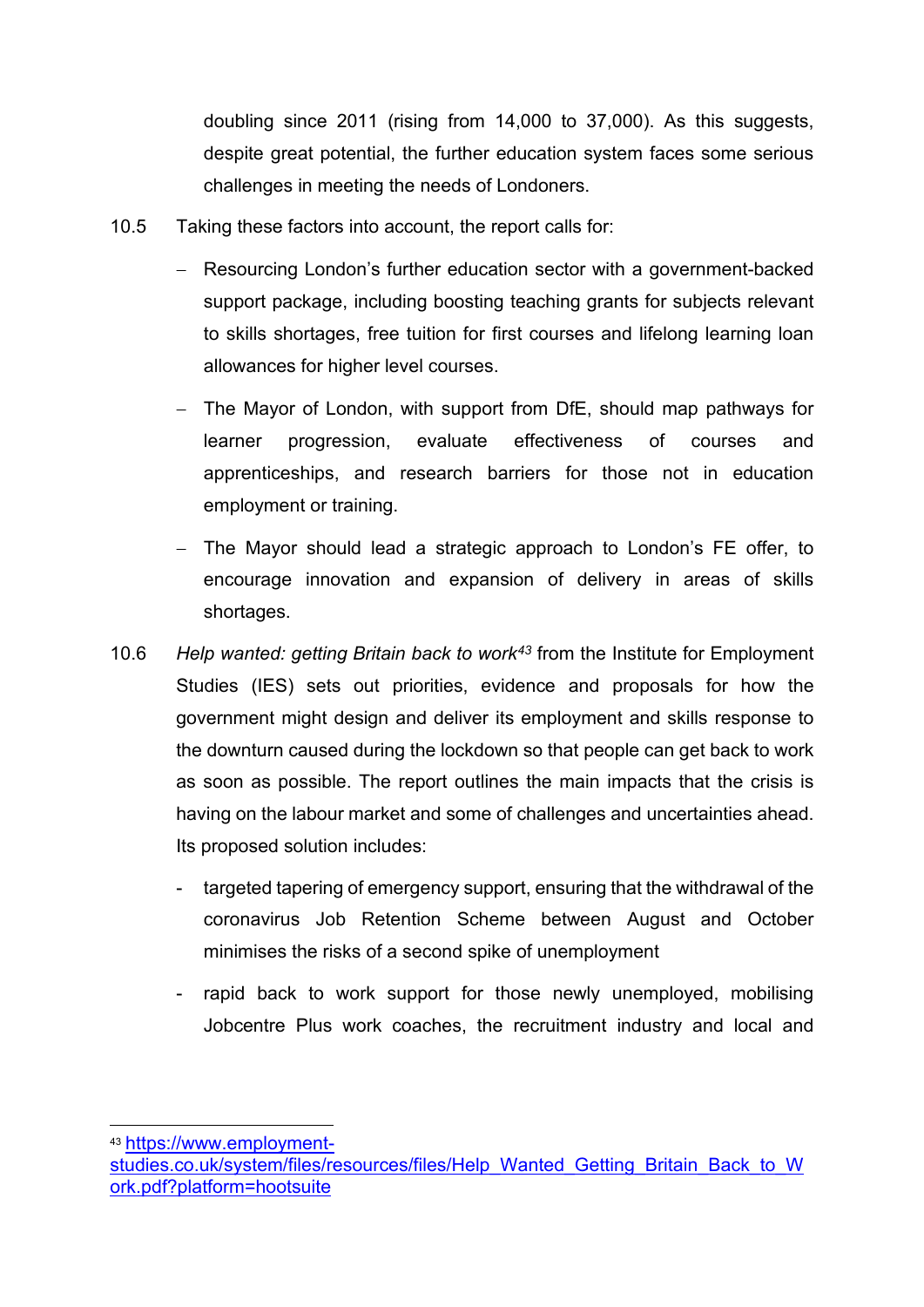voluntary sector employment services to provide support to the newly unemployed

- targeted support for the long-term unemployed, providing employment services that give personalised support alongside access to training, volunteering and specialist help
- education and employment promise for young people, making sure everyone leaving education is guaranteed support to find work or a place in education or training, with a Jobs Guarantee for those out-of-work for a longer period of time
- building for the future, planning to build more joined-up employment and skills support and to increase access to well paid, high quality work, based on understanding the future of the labour market (the report proposes learning from initiatives put in place after the 2008 crash and draws from their evaluation, especially the Future Jobs Fund).
- 10.7 *Levelling up: we can't afford not to[44](#page-14-0)* from the Joseph Rowntree Foundation links the government's "levelling-up" agenda to post-Covid emergence. It argues that levelling up the economy to create opportunities for everyone across the county will still be the greatest national challenge - and more important than ever. It explains that levelling up needs to tackle the twin challenges of productivity and living standards.
- 10.8 The Centre for Local Economic Strategies (CLES) published *Rescue, recover, reform: a framework for new local economic practice in the era of Covid-19*[45](#page-14-1)*,*  which explores the potential impact of Covid-19 on the local economic landscape and presents a framework for action to rebuild fairer, more inclusive and more secure local economies.
- 10.9 The National Education Union (NEU) set out its plan for re-opening schools and colleges and for students to catch-up on learning<sup>[46](#page-14-2)</sup>.

<span id="page-14-0"></span><sup>44</sup> <https://www.jrf.org.uk/report/levelling-economy-we-cant-afford-not>

<span id="page-14-1"></span><sup>45</sup> <https://cles.org.uk/wp-content/uploads/2020/04/Rescue-recover-reform-FINAL.pdf>

<span id="page-14-2"></span><sup>46</sup> <https://neu.org.uk/coronavirus-neu-national-recovery-plan-education>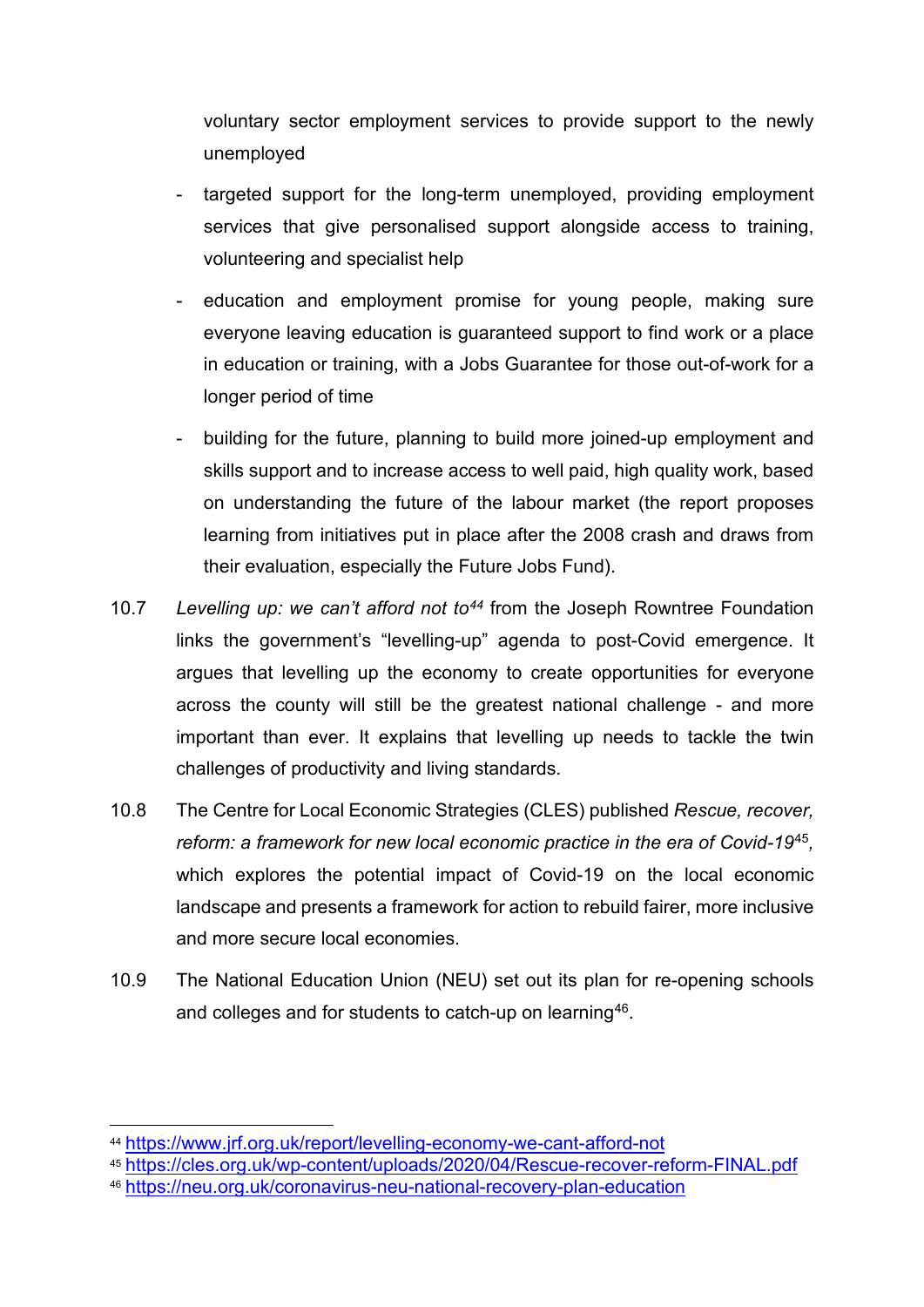#### **11 Progression to Further and Higher Education**

- 11.1 In *Care-experienced young people and Higher Education<sup>47</sup> the What Works* Centre for Children's Social Care explores the expectations and experiences of care-experienced young people in accessing HE, drawing on analysis of existing datasets and interviews with young people. The report indicates that care-experienced young people remain significantly disadvantaged in the education system and much less likely to go to university as shown by coverage of their different expectations of HE and experiences in applying for a place in HE and attending university. It discusses the implications of the findings and makes recommendations aimed at supporting better educational progress by care-experienced young people. These have resonance with the prioritisation in London of closing gaps in educational outcomes based on family background and circumstances.
- 11.2 *Pathways to Potential: A roadmap for tackling educational inequality and improving access to Higher Education*. [48](#page-15-1) This paper from The Russell Group of top universities sets out a roadmap to ensure there are no barriers to anyone fulfilling their potential, regardless of their background or where they live. Its recommendations are informed by interviews with representatives from higher education, charities and students themselves.

#### **12 Special Needs**

12.1 The government is consulting on changes to school admissions rules<sup>[49](#page-15-2)</sup> which would mean schools cannot reject pupils with special educational needs. Its consultation on changes aims to make sure schools admit pupils with SEND under Fair Access Protocols or during in-year admissions.

<span id="page-15-0"></span><sup>47</sup> [https://whatworks-csc.org.uk/wp-content/uploads/WWCSC\\_Care](https://whatworks-csc.org.uk/wp-content/uploads/WWCSC_Care-experienced_Young_People_and_Higher_Education_report_May2020.pdf)experienced Young People and Higher Education report May2020.pdf

<span id="page-15-1"></span><sup>48</sup> <https://pathwaysforpotential.russellgroup.ac.uk/>

<span id="page-15-2"></span><sup>49</sup> [https://www.gov.uk/government/consultations/changes-to-the-school-admissions](https://www.gov.uk/government/consultations/changes-to-the-school-admissions-code--4)[code--4](https://www.gov.uk/government/consultations/changes-to-the-school-admissions-code--4)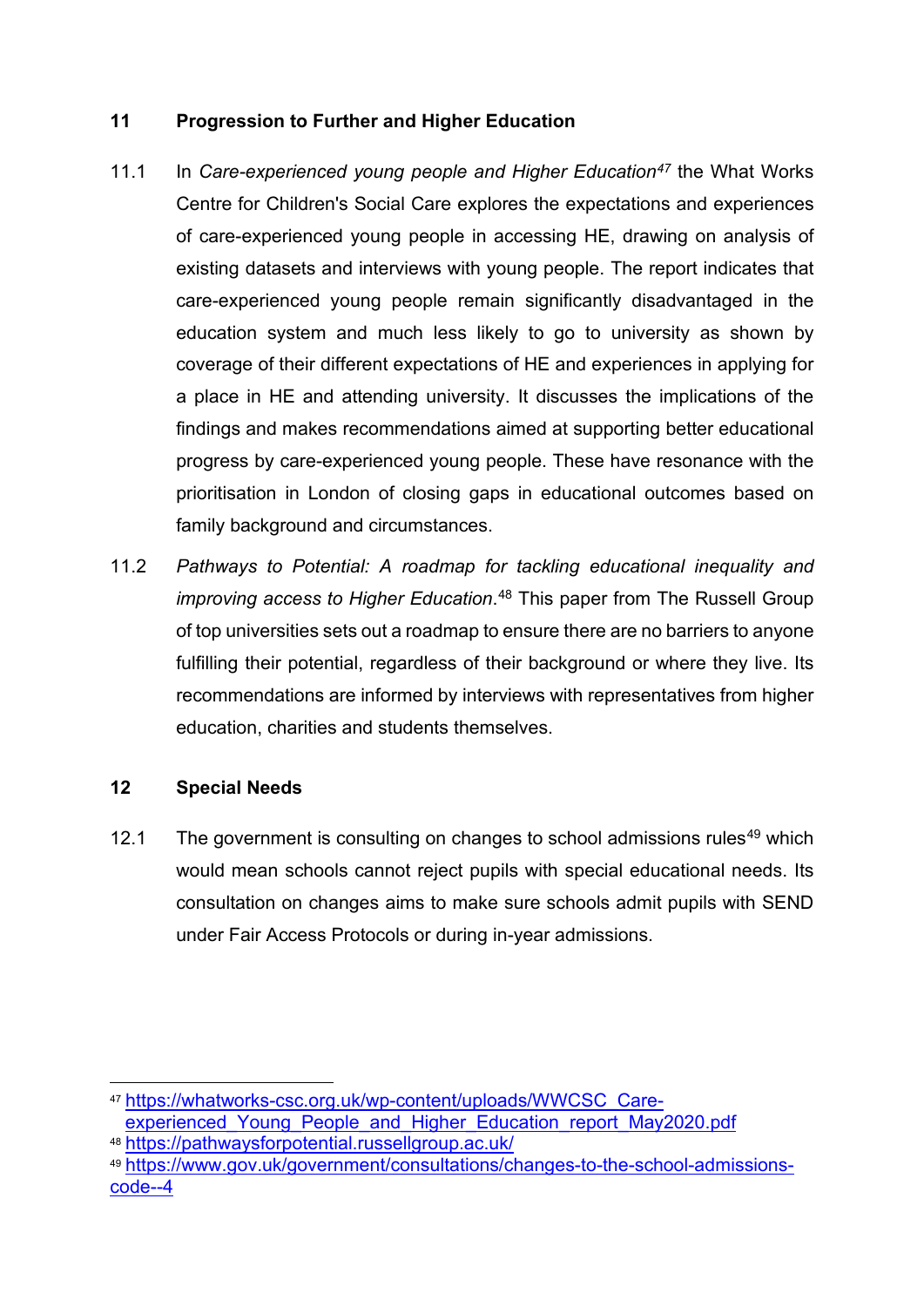#### **13 Race Equality and Social Justice**

- 13.1 No More Exclusions (NME), a Black-led and community-based grassroots coalition movement, submitted evidence to the House of Commons Education Select Committee's inquiry into the impact of Covid-19<sup>[50](#page-16-0)</sup>. NME has a race equality and an inclusion focus in education; it works to address institutional racism, unconscious bias, negative stereotyping, and low teachers' expectations as well as wider structures and practices that create the context within which school exclusions exist. NMEs submission, *The Impact of COVID-19 on Education and Children's Services*[51](#page-16-1)*,* includes recommendations that: young people's voice be a core part of decision making; a committee of educators and practitioners conduct an urgent review of the primacy of high stakes testing which facilitates a discriminatory 'one glove fits all' approach to learning and assessment; young people and families should not be labelled as 'vulnerable' based on a predesignated checklist of 'risk factors'; equality data be collected and published by all institutions (including academies) and local authorities monthly in relation to exclusions (including internal exclusions) and managed moves.
- 13.2 *Racial Injustice in the COVID-19 respons[e52](#page-16-2).* This paper provides an overview of the risks and impact of COVID-19 on racial inequalities within the UK. It outlines an urgent call to action, including specific recommendations for civil society and its funders to put Black and Minority Ethnic (BAME) communities at the heart of their response to ensure it addresses root issues and maximises impact.

#### **14 Social Mobility**

14.1 *Covid-19 and Social Mobility[53.](#page-16-3)* The Covid generation faces a "dark age" of entrenched low social mobility, according to this report on the unprecedented

<span id="page-16-0"></span><sup>50</sup> [https://committees.parliament.uk/call-for-evidence/97/the-impact-of-covid19-on](https://committees.parliament.uk/call-for-evidence/97/the-impact-of-covid19-on-education-and-childrens-services/)[education-and-childrens-services/](https://committees.parliament.uk/call-for-evidence/97/the-impact-of-covid19-on-education-and-childrens-services/)

<span id="page-16-1"></span><sup>51</sup> [https://nomoreexclusions.com/wp-content/uploads/2020/06/Final-NME-Final-](https://nomoreexclusions.com/wp-content/uploads/2020/06/Final-NME-Final-Report-on-Impact-of-COVID-19-on-Education-and-Childrens-Services.pdf)[Report-on-Impact-of-COVID-19-on-Education-and-Childrens-Services.pdf](https://nomoreexclusions.com/wp-content/uploads/2020/06/Final-NME-Final-Report-on-Impact-of-COVID-19-on-Education-and-Childrens-Services.pdf)

<span id="page-16-2"></span><sup>52</sup> <https://charitysowhite.org/covid19>

<span id="page-16-3"></span><sup>53</sup> [http://cep.lse.ac.uk/pubs/download/cepCovid-19-004.pdf](http://cep.lse.ac.uk/pubs/download/cepcovid-19-004.pdf)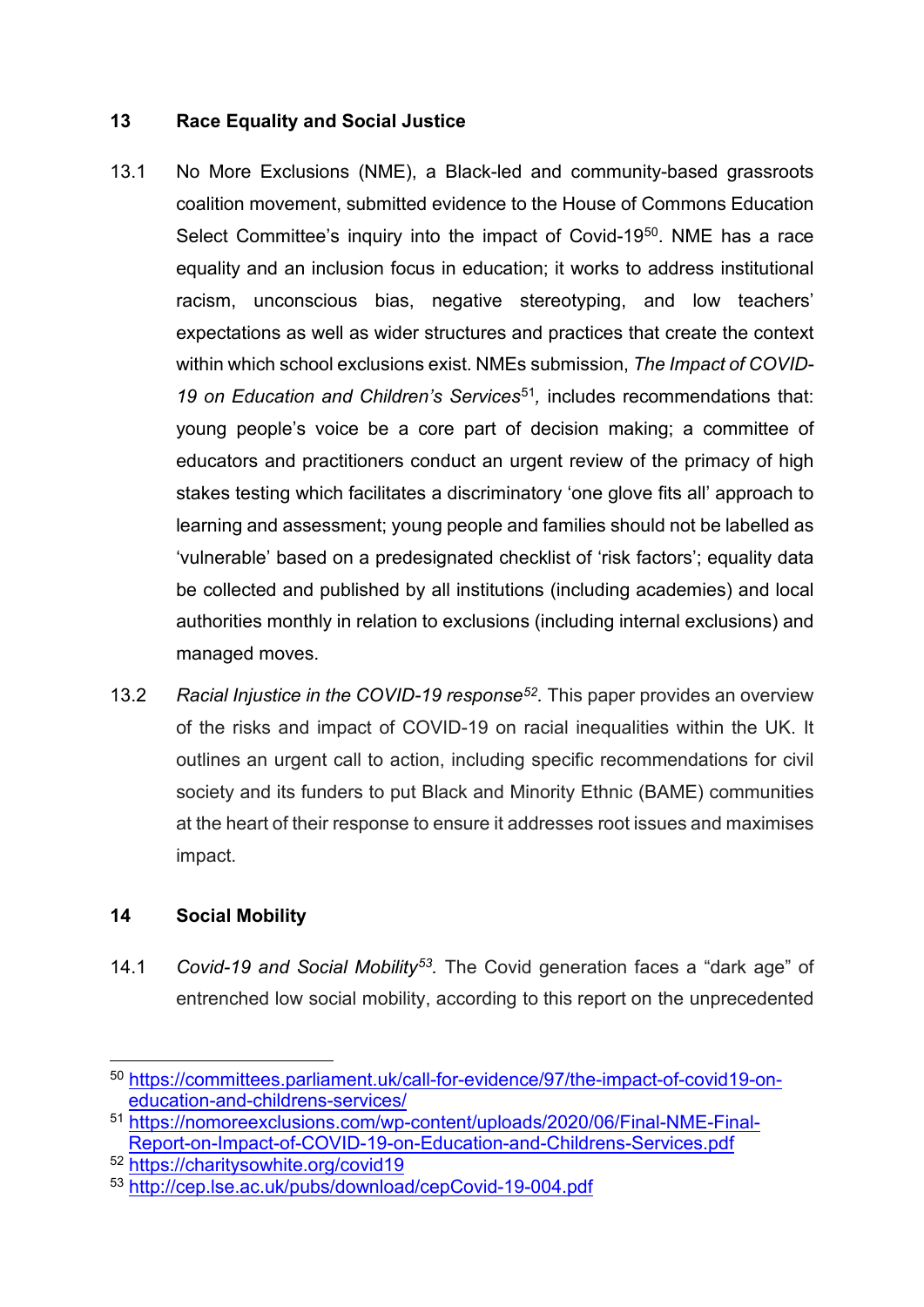economic and educational shocks of the pandemic. The pandemic will damage the life prospects of all Britons aged under 25, regardless of their background. The report says young people are now less likely to fare better than past generations, less likely to climb the income ladder and less likely to fulfil their potential, regardless of their background. The authors (the Centre for Economic Performance at the London School of Economics and Political Science) call for the introduction of job guarantees for people who are unemployed for more than 12 months, a one-off progressive wealth tax on the net worth of the top one per cent of richest individuals and living wages for key workers.

#### **15 Mental Health and Anxiety**

- 15.1 Schooldash and Edukit are collaborating to conduct a Covid-19 Home-school Survey to provide real-time information on how pupils are coping with the lockdown. At 27 May, 9,000 students across the UK had taken a survey and the findings<sup>[54](#page-17-0)</sup> show that many younger students report feeling stressed that they felt they had too much work to do and most older students are struggling with loneliness. Leaders of educational settings may wish to participate in the free survey<sup>[55](#page-17-1)</sup> so that they can understand how their students are coping and compare results with national trends.
- 15.2 Partnership for Young London, Tik Tok and Healthy London Partnership have been collaborating on a project to run a bi-weekly listening project with young people aged 14 to 24 in and around London to better understand their experience of Covid-19. The latest published report<sup>[56](#page-17-2)</sup> is therefore part of an ongoing research programme into how young people are getting on during lockdown and provides particularly helpful insight into how young people feel about going outside. It finds that:

<span id="page-17-2"></span><sup>56</sup> [https://3532bf5a-d879-4481-8c8f-](https://3532bf5a-d879-4481-8c8f-127da8c44deb.usrfiles.com/ugd/3532bf_7c20f5f6ef1e4c25afd7be462efa4126.pdf)

<span id="page-17-0"></span><sup>54</sup> <https://www.schooldash.com/blog.html#20200527>

<span id="page-17-1"></span><sup>5</sup>[5https://form.jotform.com/201042883487054?schoolName=ABC%20Academy&urn=](https://form.jotform.com/201042883487054?schoolName=ABC%20Academy&urn=10000) [10000](https://form.jotform.com/201042883487054?schoolName=ABC%20Academy&urn=10000)

[<sup>127</sup>da8c44deb.usrfiles.com/ugd/3532bf\\_7c20f5f6ef1e4c25afd7be462efa4126.pdf](https://3532bf5a-d879-4481-8c8f-127da8c44deb.usrfiles.com/ugd/3532bf_7c20f5f6ef1e4c25afd7be462efa4126.pdf)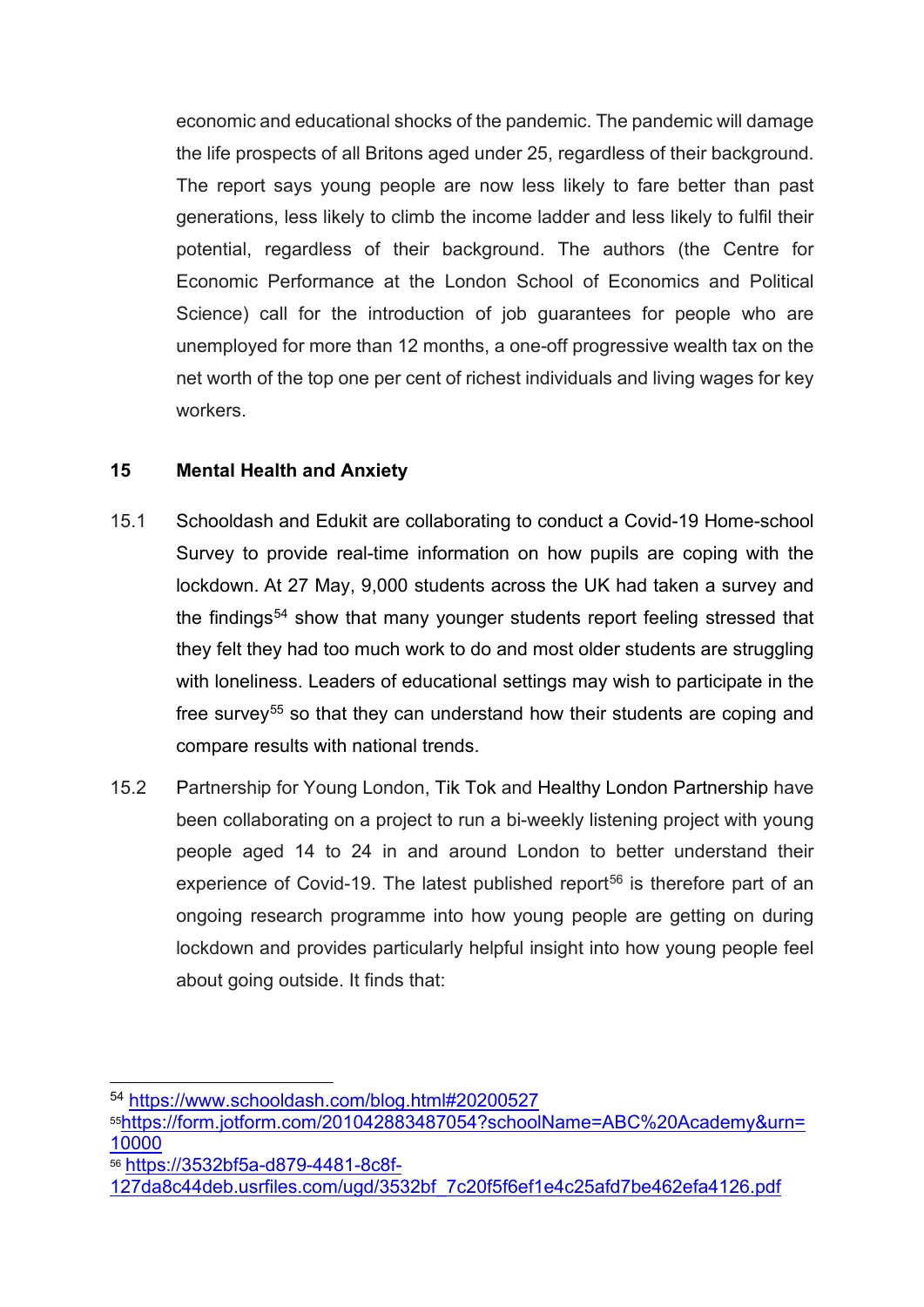- Young people may be less vulnerable to coronavirus infection, but they have been disproportionately affected by the wider impacts of the pandemic. Black and minority ethnic groups, young carers, young people leaving care and those with pre-existing mental health conditions have been hardest hit of all.
- Young people face an uncertain future; academic and career opportunities previous generations took for granted have been curtailed or have disappeared entirely.
- Young people are (like many of us) feeling overwhelmed and need support. This support ranges from practical financial advice to enhanced mental health provisions.
- Despite the challenges, young people are doing their absolute best to stay positive. They have an inspiring sense of personal and civic responsibility and are doing amazing things to support each other, their families and their wider communities.
- 15.3 The *Mental Health in Schools Toolkit*[57](#page-18-0) has been developed by the Healthy London Partnership and the Greater London Authority. School leaders and staff, health care professionals and commissioners are encouraged to use the toolkit for a wide range of information and guidance on how to promote emotional wellbeing and mental health within schools.
- 15.4 *Impact of Covid-19 on children and young people's mental health: results of survey with parents and carers[58](#page-18-1)* by Young Minds provides the results of a survey carried out in April and May 2020. It reports that two thirds of respondents were concerned about the impact of coronavirus on their child's mental health; many parents and carers did not know who to turn to for support during the crisis; and that children who were receiving mental health support prior to the crisis were no longer receiving it.

<span id="page-18-0"></span><sup>57</sup> <https://www.healthylondon.org/resource/schools-mental-health-toolkit/>

<span id="page-18-1"></span><sup>58</sup> [https://youngminds.org.uk/media/3774/youngminds-survey-with-parents-and](https://youngminds.org.uk/media/3774/youngminds-survey-with-parents-and-carers-summary-of-results.pdf)[carers-summary-of-results.pdf](https://youngminds.org.uk/media/3774/youngminds-survey-with-parents-and-carers-summary-of-results.pdf)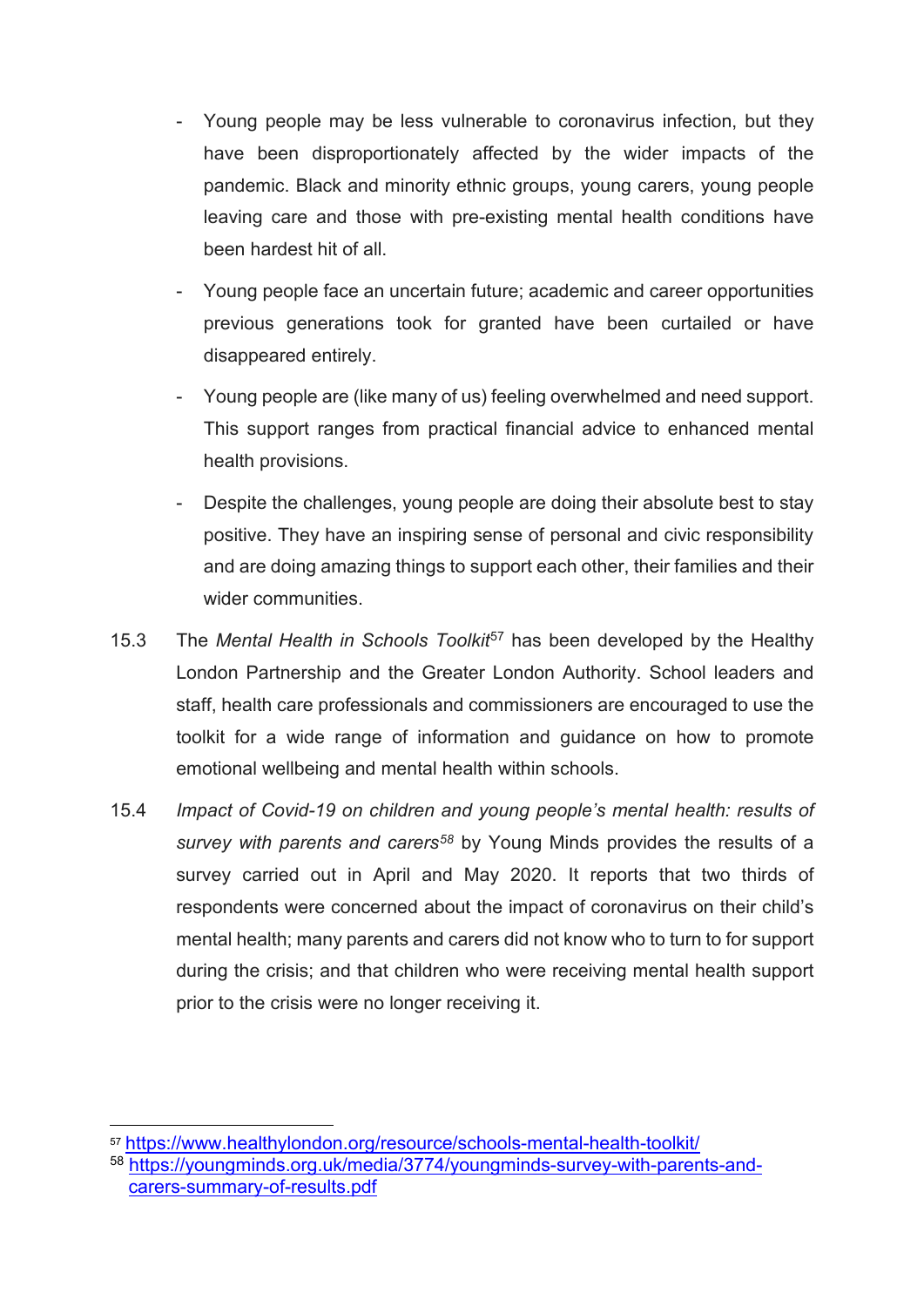- 15.5 *What children are saying to Childline about coronavirus[59](#page-19-0)* adds to the overall picture of the declining state of young people's mental health.
- 15.6 There appear to be two main issues:
	- The scale of the problem. Immediate fear of ill-health, uncertainty over current education and anxiety over future prospects result in an as yet unquantifiable increase in the number of young people in need of support and in both the nature and severity of the mental health issues that need to be addressed.
	- The practical difficulties in addressing young people's problems during the lockdown and mobilising support during gradual emergence, especially by detached youth work.

#### **16 Youth Work Guidance**

- 16.1 The National Youth Agency (NYA) has produced guidance<sup>[60](#page-19-1)</sup> in consultation with Public Health England and the Health and Safety Executive to support local providers, youth sector leaders, volunteers and young people to remain safe when engaging with youth sector activities (this document will be updated on a regular basis and must be used in conjunction with the readiness framework, which will be updated weekly according to the readiness level, and existing safeguarding policies and procedures). There is also a short video to explain the measures needed and the readiness framework $61$ .
- 16.2 The Federation for Detached Youth Work has published guidance on delivering detached work with young people<sup>[62](#page-19-3)</sup> (if youth workers are delivering detached work it is critical that they have letters of support from local authorities and councils are asked to offer a letter or statement in support of organisations delivering safe street based, detached and outreach work).

<span id="page-19-0"></span><sup>59</sup> [https://learning.nspcc.org.uk/research-resources/2020/childline-briefing](https://learning.nspcc.org.uk/research-resources/2020/childline-briefing-coronavirus)[coronavirus](https://learning.nspcc.org.uk/research-resources/2020/childline-briefing-coronavirus)

<span id="page-19-1"></span><sup>60</sup> <https://nya.org.uk/guidance/>

<span id="page-19-2"></span><sup>61</sup> <https://www.youtube.com/watch?v=9HrejeUFjq8&feature=youtu.be>

<span id="page-19-3"></span><sup>62</sup> <https://nya.org.uk/resource/detached-youth-work-guidance/>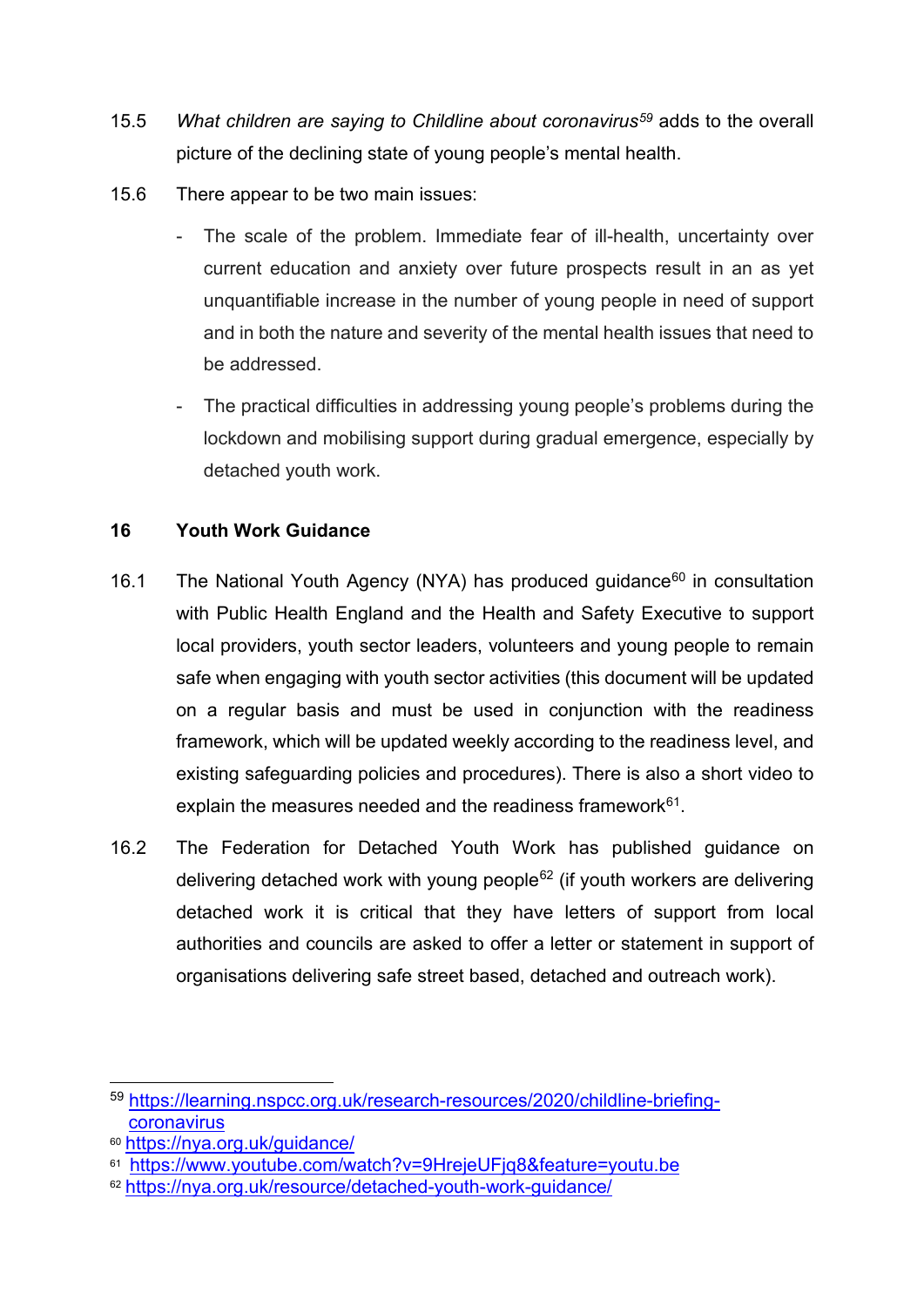16.3 Further resources on how to deliver children and youth services during Covid-19 are also available $63$ .

<span id="page-20-0"></span><sup>&</sup>lt;sup>63</sup> <https://youthworksupport.co.uk/>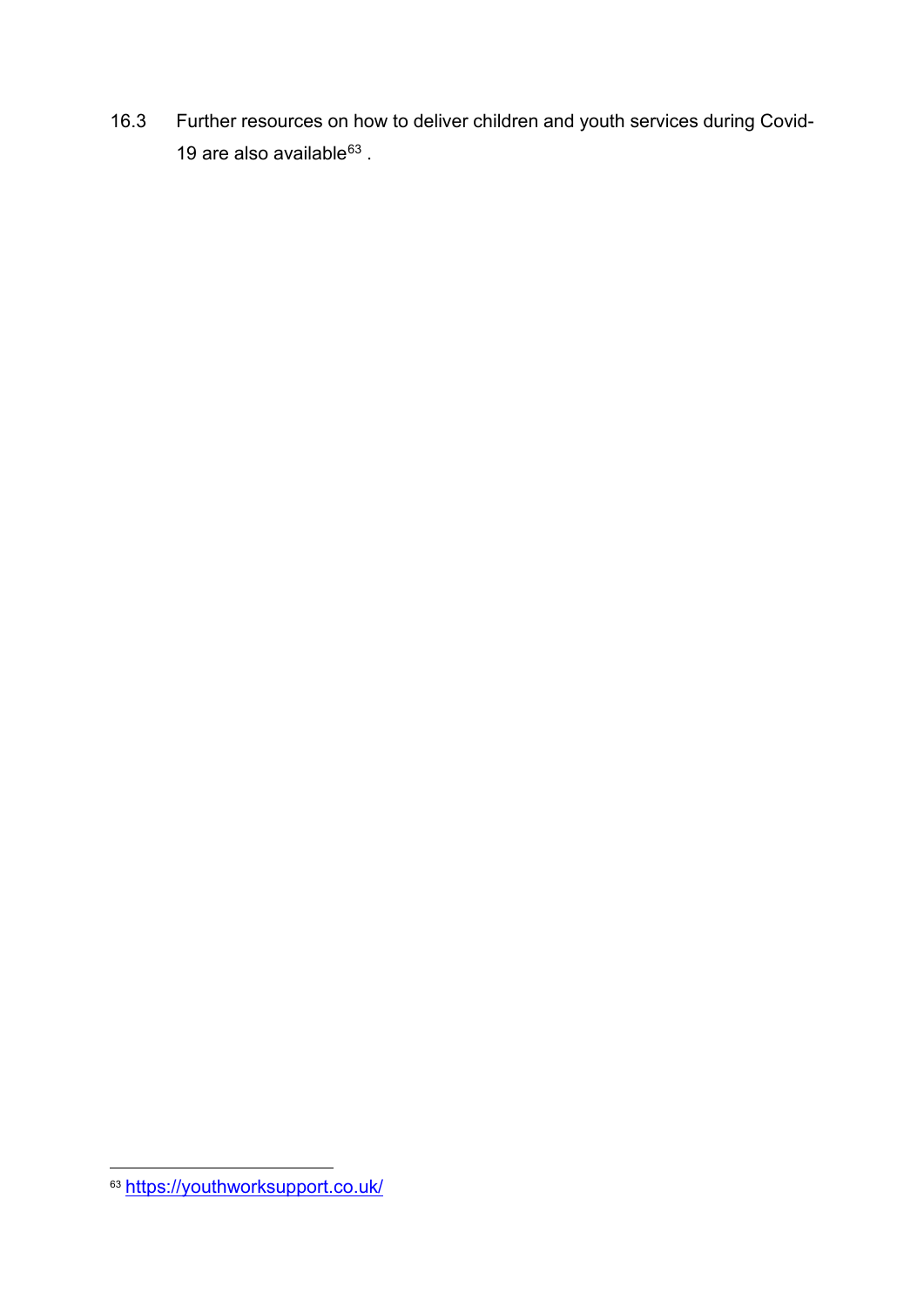### **Part Two: Policy Update**

This part of the Briefing Note covers policies and reports that have been issued since the Briefing Note of 30 April was prepared.

#### **17 Hidden in Plain Sight[64](#page-21-0)**

- 17.1 This report from the NYA highlights the risks and needs of vulnerable young people and focuses on the way criminal gangs in England have adapted. The net result is an increase in the exploitation of young people. The importance of youth services has been stressed by national police chiefs, the Children's Commissioner for England and recent national inquiries. NYA is calling for:
	- Youth services to be classified as an essential service and youth workers given key worker status.
	- Clear Home Office guidance to embed youth services in Violence Reduction Units and other agencies now to meet immediate needs and sustained over time.
	- A Youth Service Guarantee, recommended by the Home Affairs Select Committee, to secure long-term funding and greatly increase the number of youth workers

#### **18 Moves to scrap GCSEs**

18.1 On 11 June 2020, the Times Education Supplement reported<sup>[65](#page-21-1)</sup> that Lord Baker is heading a group that intends to publish a manifesto calling for an end to GCSE exams.

#### **19 Trends in Learning 2020[66](#page-21-2)**

19.1 The Open University's annual workplace learning report identifies four key tends shaping the future of learning:

<span id="page-21-0"></span><sup>64</sup> <https://nya.org.uk/resource/hidden-in-plain-sight-gangs-and-exploitation/>

<span id="page-21-1"></span><sup>65</sup> <https://www.tes.com/news/state-and-private-schools-movement-scrap-gcses>

<span id="page-21-2"></span><sup>66</sup> <http://www.open.ac.uk/business/trends-in-learning-2020>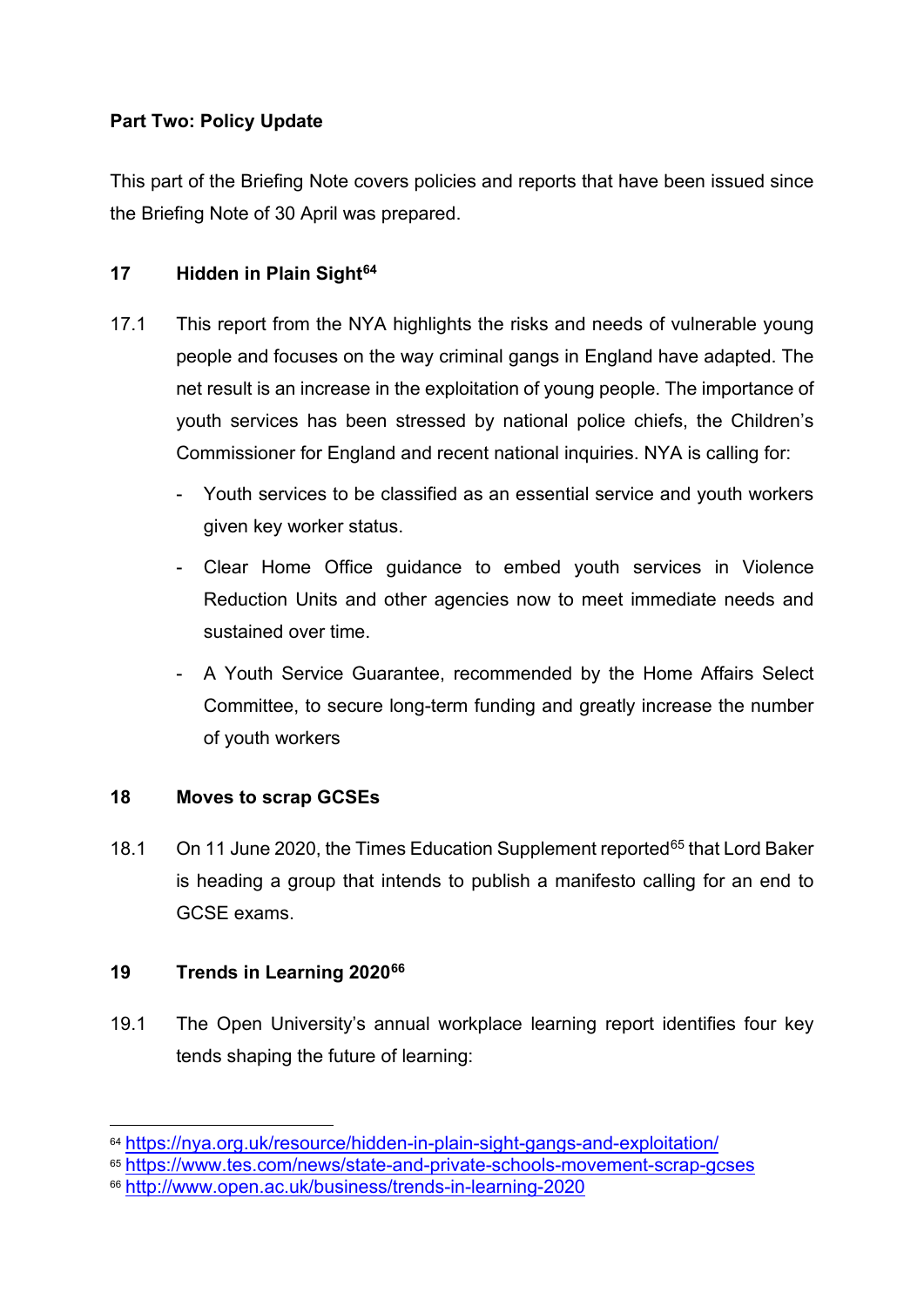- Artificial Intelligence in education / learning
- Learning through open data
- Engaging with data ethics
- Learning from animations.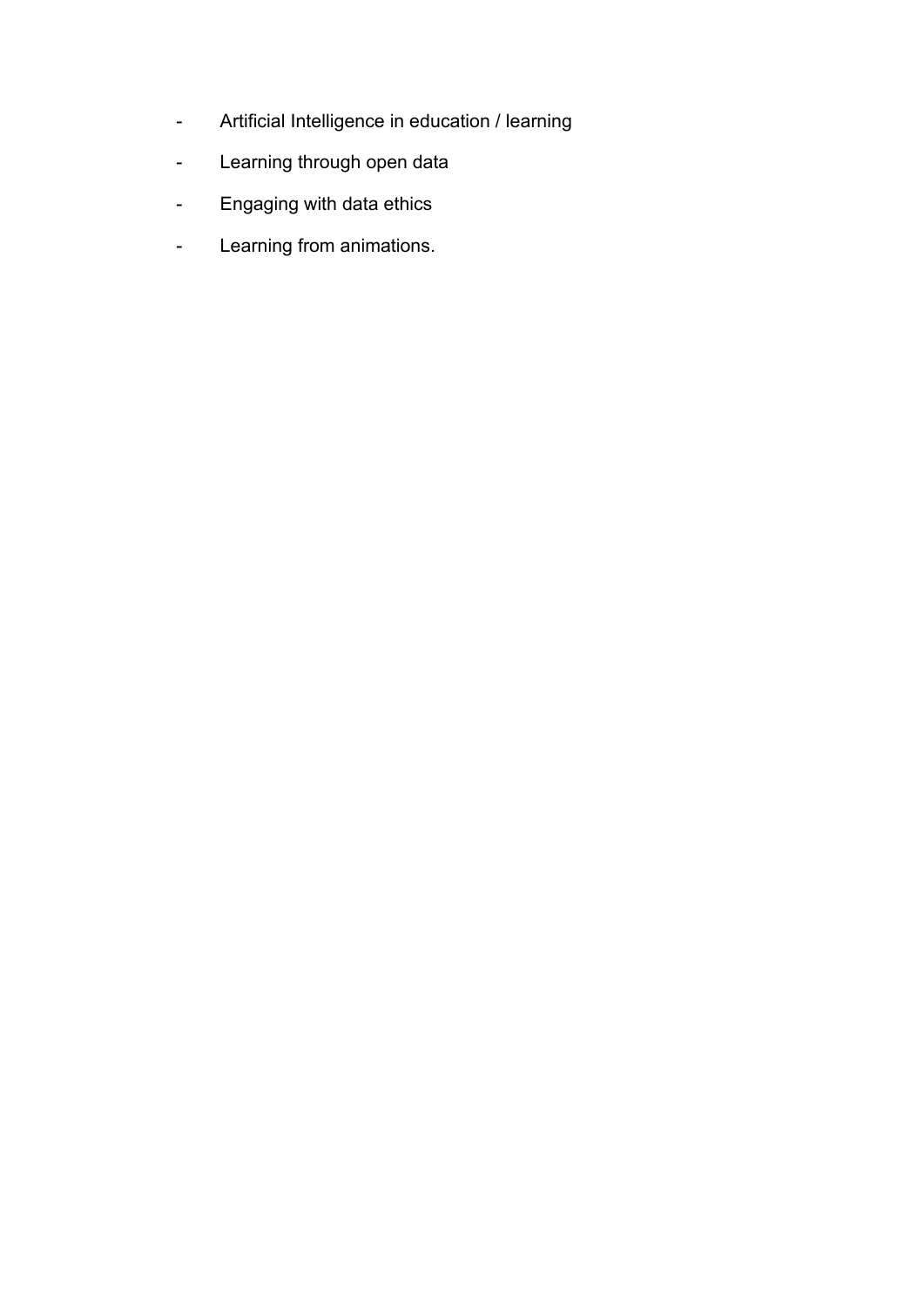#### **Part Three: Performance Update**

This part of the Briefing Note includes the latest data on performance.

#### **20 Participation**

- 20.1 Statistics from the Df $E^{67}$  $E^{67}$  $E^{67}$  are now updated regularly. They show that:
	- in the week commencing 25 May, the attendance rate for pupils in education settings in England on 28 May was 1.2 per cent compared with 2.6 per cent for the previous week. Approximately 52 per cent of education settings were open on that day compared with 80 per cent on 21 May (note: this would have been half-term in normal circumstances and the return rate upon which these statistics are based fell from 70 per cent to 33 per cent - The DfE has adjusted the figures to allow like-for-like comparisons and therefore cautions about their accuracy).
	- From the week commencing 1 June 2020, the government asked schools to welcome back children in nursery, reception and years 1 and 6, alongside children of critical workers and vulnerable children. Approximately 91 per cent of settings were open in some capacity on 4 June. Around half of settings (52 per cent) that normally accept at least one of these year groups were estimated to be open to children in nursery, reception, year 1 or year 6 on 4 June. The number of children attending an education setting who have an Education, Health and Care Plan (EHCP) was 42,000, up from 23,000 on 21 May. The number of children attending who have a social worker was 47,000, up from 37,000 on 21 May.
	- Approximately 92 per cent of settings were open in some capacity on 11 June, with an estimated 9.1 per cent of pupils (868,000) in attendance. Approximately 67 per cent of settings usually open to children in nursery, reception, year 1 or year 6 were open to at least one of these year groups on 11 June. Around 18 per cent of children with an EHCP or a social worker were attending an education setting on 11 June.

<span id="page-23-0"></span><sup>67</sup> [https://www.gov.uk/government/publications/coronavirus-Covid-19-attendance-in](https://www.gov.uk/government/publications/coronavirus-covid-19-attendance-in-education-and-early-years-settings)[education-and-early-years-settings](https://www.gov.uk/government/publications/coronavirus-covid-19-attendance-in-education-and-early-years-settings)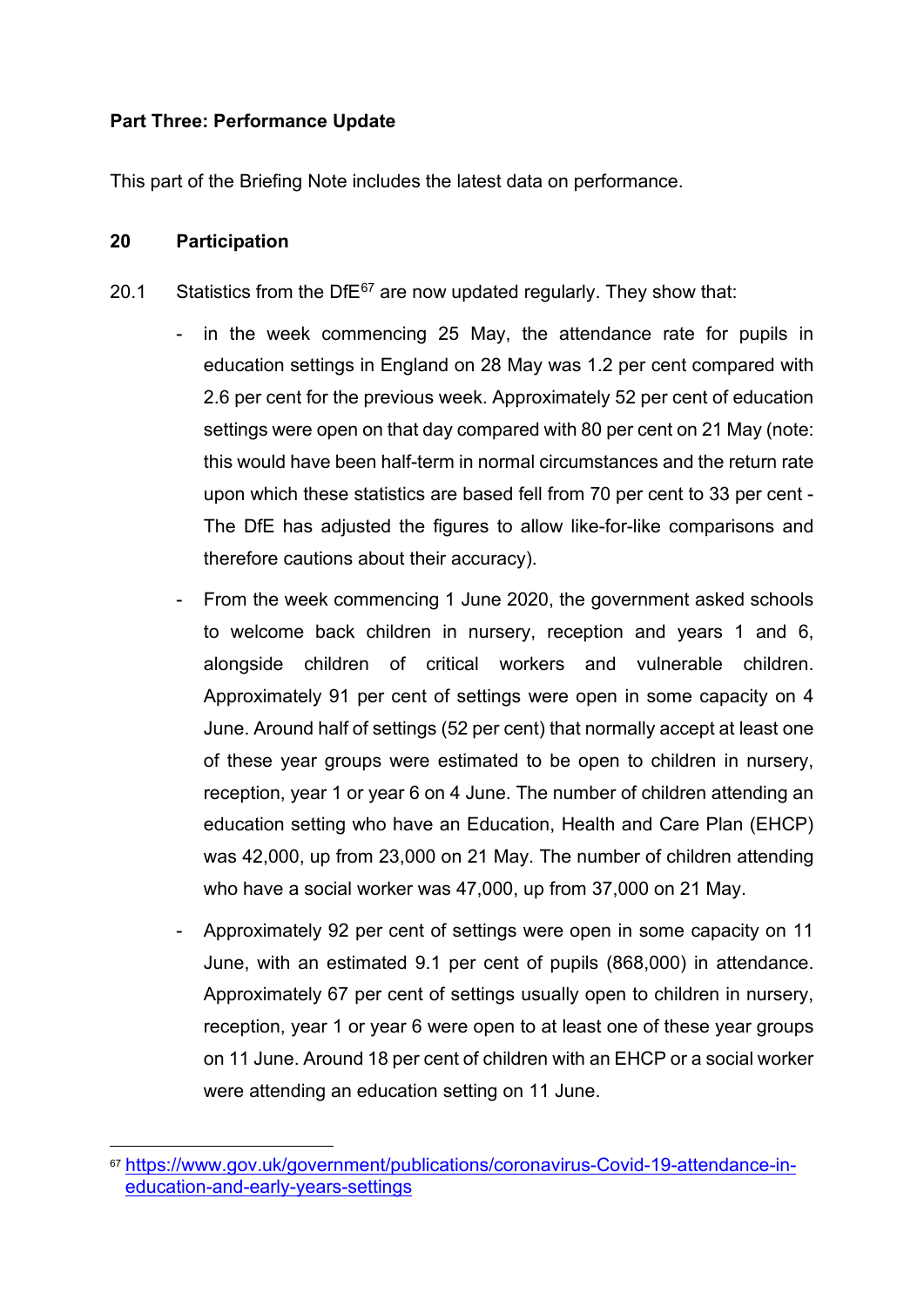- Approximately 92 per cent of settings were open in some capacity on 18 June, with an estimated 12.2 per cent of pupils (1,160,000) in attendance at education settings in England on 18 June. From 1 June, the government asked schools to welcome back children in nursery, reception and years 1 and 6, alongside children of critical workers and vulnerable children. The government estimates that 78 per cent of settings were open to at least one of these year groups on 18 June (attendance was highest in year 6, with approximately 34 per cent of all year 6 children in attendance on 18 June, while attendance was around 26 per cent in year 1 and 29 per cent in reception. From 15 June, secondary schools, sixth form and further education colleges were asked to begin providing face-to-face support to students in year 10 and 12 to supplement their learning from home, alongside full time provision for students from priority groups. It is estimated that 60 per cent of settings were open to at least one of these year groups on 18 June, excluding FE colleges and special post-16 institutions. Approximately 10 per cent of year 10 and year 12 students were in attendance on 18 June, excluding students in FE colleges and special post-16 institutions (DfE's guidance states that settings are able to have a quarter of the year 10 and year 12 cohort in attendance at any one time to reduce the risk of transmission). Around 22 per cent of children with an Education, Health and Care Plan (EHCP) or a social worker were attending an education setting on 18 June.
- 20.2 Statistics from the DfE  $68$  show that, even before the lockdown took effect, the absence rate for UK pupils had increased; it rose over the autumn term in 2019-20 (autumn absence rates are a reasonable indicator the trend for the whole year), from 4.3 per cent overall during the same period in 2018-19 to 4.93 per cent – the highest overall rate since 2012-13 when it was 5.2 per cent. The unauthorised absence rate increased from 1.2 per cent to 1.32 per cent in the same period and the percentage of persistent absentee pupils across all schools increased from 10.9 per cent to 13.14 per cent. According to the DfE, illness is the most common reason for absence, accounting for 58 per cent of

<span id="page-24-0"></span><sup>68</sup> [https://www.gov.uk/government/statistics/pupil-absence-in-schools-in-england](https://www.gov.uk/government/statistics/pupil-absence-in-schools-in-england-autumn-term-2019)[autumn-term-2019](https://www.gov.uk/government/statistics/pupil-absence-in-schools-in-england-autumn-term-2019)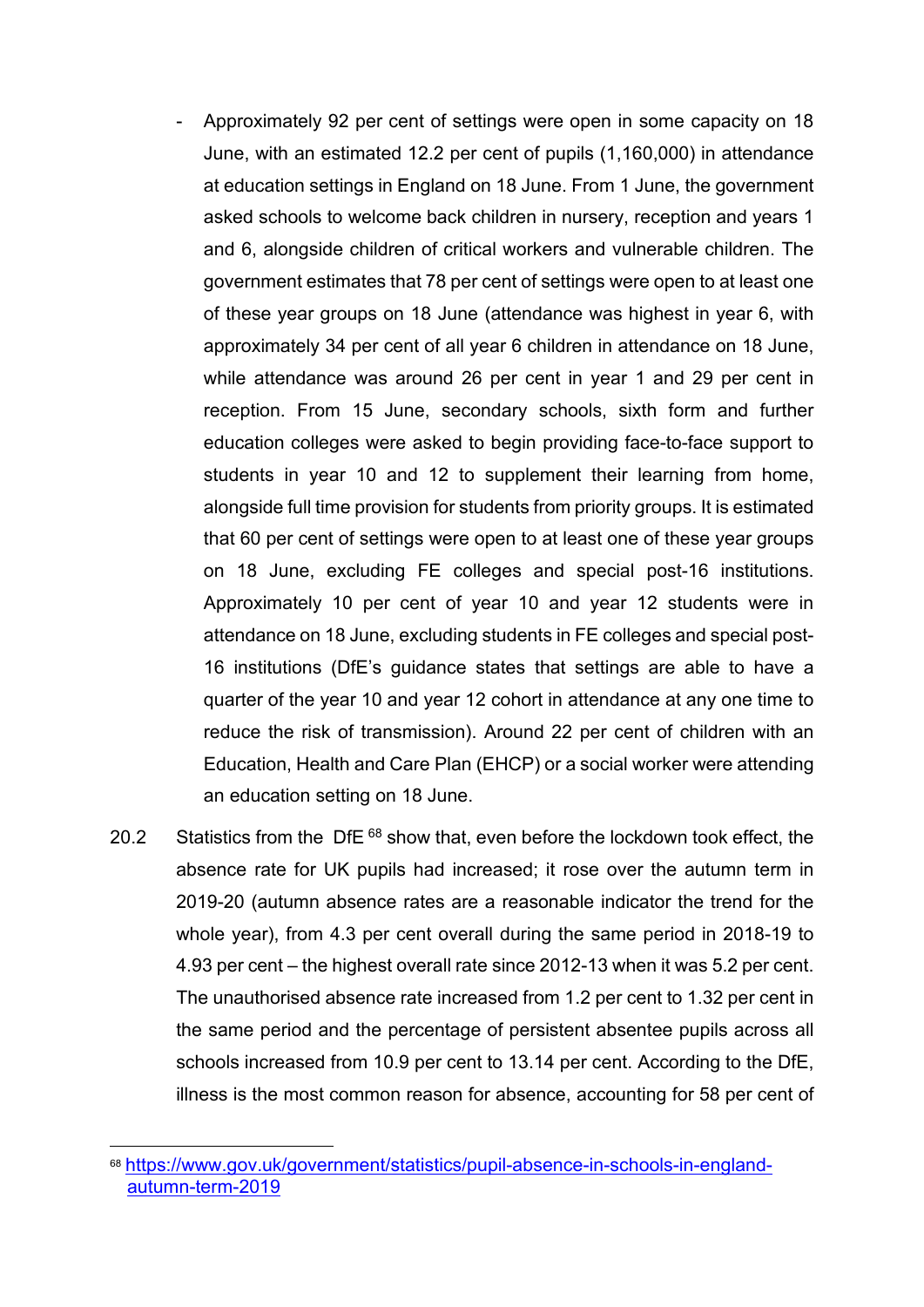all absences, and the main driver for an increase in pupil absences in the 2019 autumn term, with the number of days missed due to illness increasing by 22 per cent.

- 20.3 The national participation statistics (updated for 2018 and provisional for  $2019$ <sup>[69](#page-25-0)</sup> show that in England participation in education and training was at record highs for 16 and 17 year-olds in 2019 (94.0 and 87.6 per cent respectively) and a near record level of 63.4 per cent for 18 year-olds. In all three age groups there had been slight reductions in participation in Apprenticeships and other training. The proportion of young people Not in Education, Employment or Training (NEET) was at a near record low, with the increases in participation offset by an increase in the proportion of young not in any education and training and a decrease in the employment rate for these young people. The statistics are for England only and are not broken down by region or local authority area.
- 20.4 The government has published *Local Authority School Places Scorecards 2019*[70.](#page-25-1) Each scorecard displays a snapshot of the progress local authorities are making in delivering good quality school places. With regard to provision for 16 to 18 year-olds, Local authorities have a duty to secure sufficient suitable education and training provision. Where councils feel that there is a specific gap in provision, that cannot be addressed by existing providers, there is a process to bring this to the attention of the Education and Skills Funding Agency for consideration and action as appropriate. This process is mentioned at paragraph 14 of the participation Guidance, which includes a link to the 16- 19 Education Market Entry Guidance<sup>[71](#page-25-2)</sup>.
- 20.5 The main trends in provisional entries for GCSE and GCE (AS and A level) for the summer 2020 exam series<sup>72</sup> are:

<span id="page-25-0"></span><sup>69</sup> [https://www.gov.uk/government/statistics/participation-in-education-training-and](https://www.gov.uk/government/statistics/participation-in-education-training-and-employment-2019)[employment-2019](https://www.gov.uk/government/statistics/participation-in-education-training-and-employment-2019)

<span id="page-25-1"></span>[https://www.gov.uk/government/statistics/local-authority-school-places-scorecards-](https://www.gov.uk/government/statistics/local-authority-school-places-scorecards-2019)[2019](https://www.gov.uk/government/statistics/local-authority-school-places-scorecards-2019)

<span id="page-25-2"></span><https://www.gov.uk/guidance/16-to-19-education-market-entry>

<span id="page-25-3"></span><sup>72</sup> [https://www.gov.uk/government/statistics/provisional-entries-for-gcse-as-and-a](https://www.gov.uk/government/statistics/provisional-entries-for-gcse-as-and-a-level-summer-2020-exam-series)[level-summer-2020-exam-series](https://www.gov.uk/government/statistics/provisional-entries-for-gcse-as-and-a-level-summer-2020-exam-series)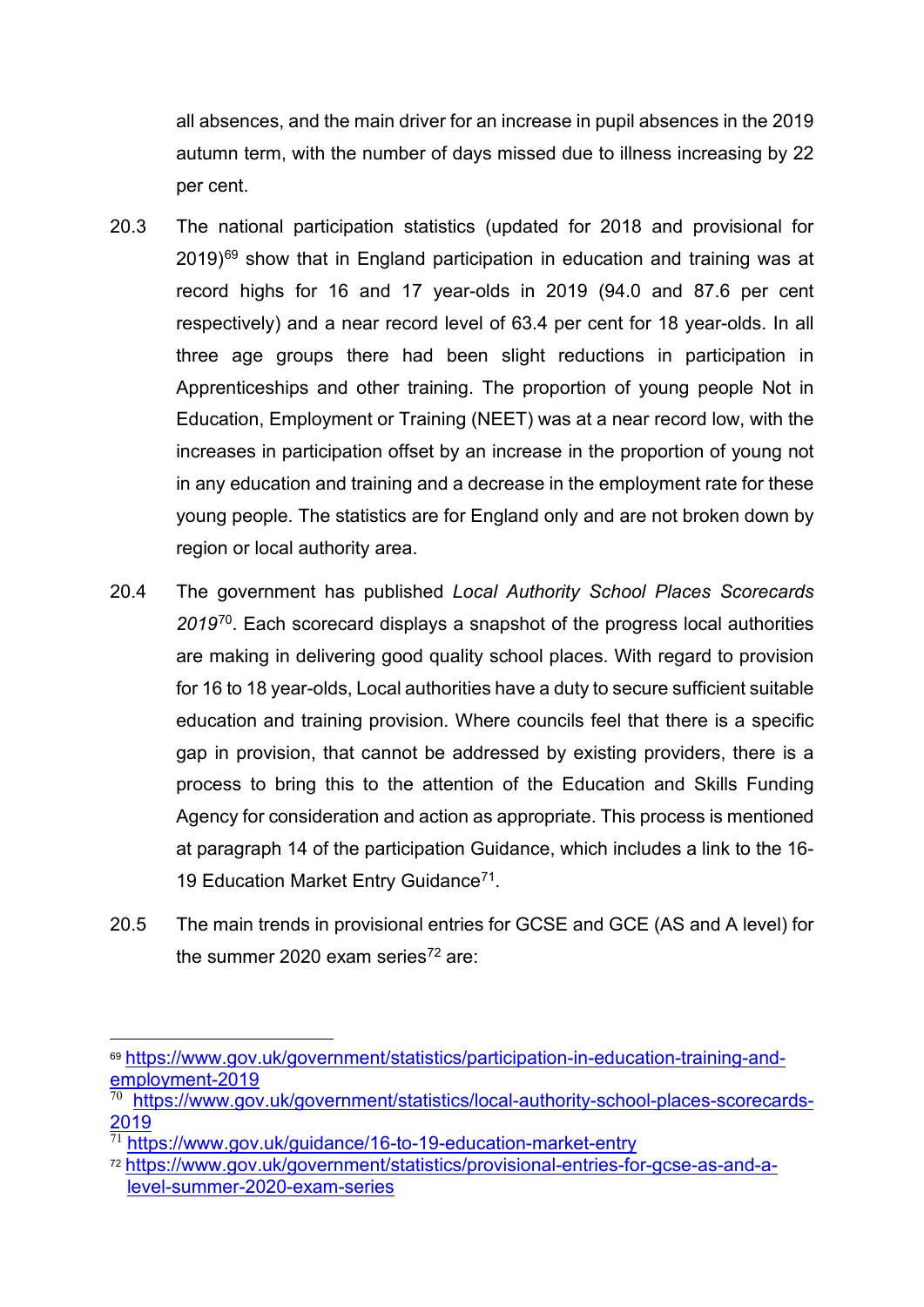- GCSE entries increased by two per cent this year, mostly due to an increase in entry for English Baccalaureate (EBacc) subjects. The increase corresponds with an increase of three per cent in the size of the 16-yearold cohort this year.
- The largest increases in EBacc entry numbers are in combined science, mathematics & English language.
- A level entries for the summer 2020 exam series decreased by two per cent overall compared to last year, in line with a decrease in the size of the 18 year-old cohort (which fell by three per cent).
- The overall entry for AS in summer 2020 decreased by 26 per cent.

#### **21 Achievement**

- 21.1 The statistics for level 2 and level 3 attainment at age 19 were published on 29 April. These statistics are up to 2019. In summary:
	- 85.4 per cent of 19 year-olds in London had achieved level 2 (81.8 per cent in England), a marginally lower proportion than in 2018 (85.5 per cent in London, 82.2 per cent nationally)
	- The gap between those who were eligible for Free School Meals (FSM) who achieved level 2 (75.8 per cent) and those who were not eligible for FSM (87.7 per cent) had closed slightly from 2018 to 11.9 percentage points (the national gap was 22.1 percentage points)
	- The gap between those with Special Educational Needs (SEN) and those with no identified SEN at level 2 was 28.1 percentage points in London (90.0 per cent of those with no identified SEN achieved level 2 and 61.9 per cent of those with SEN). The national gap was 33.9 percentage points.
	- 65.6 per cent of 19 year-olds in London has achieved level 3 (56.9 per cent in England) compared with 65.7 per cent in 2018 (57.4 per cent in England)
	- The gap between those who were eligible for Free School Meals (FSM) who achieved level 3 (52.0 per cent) and those who were not eligible for FSM (68.8 per cent) had increased fractionally from 2018 to 16.8 percentage points (the national gap was 25.2 percentage points)